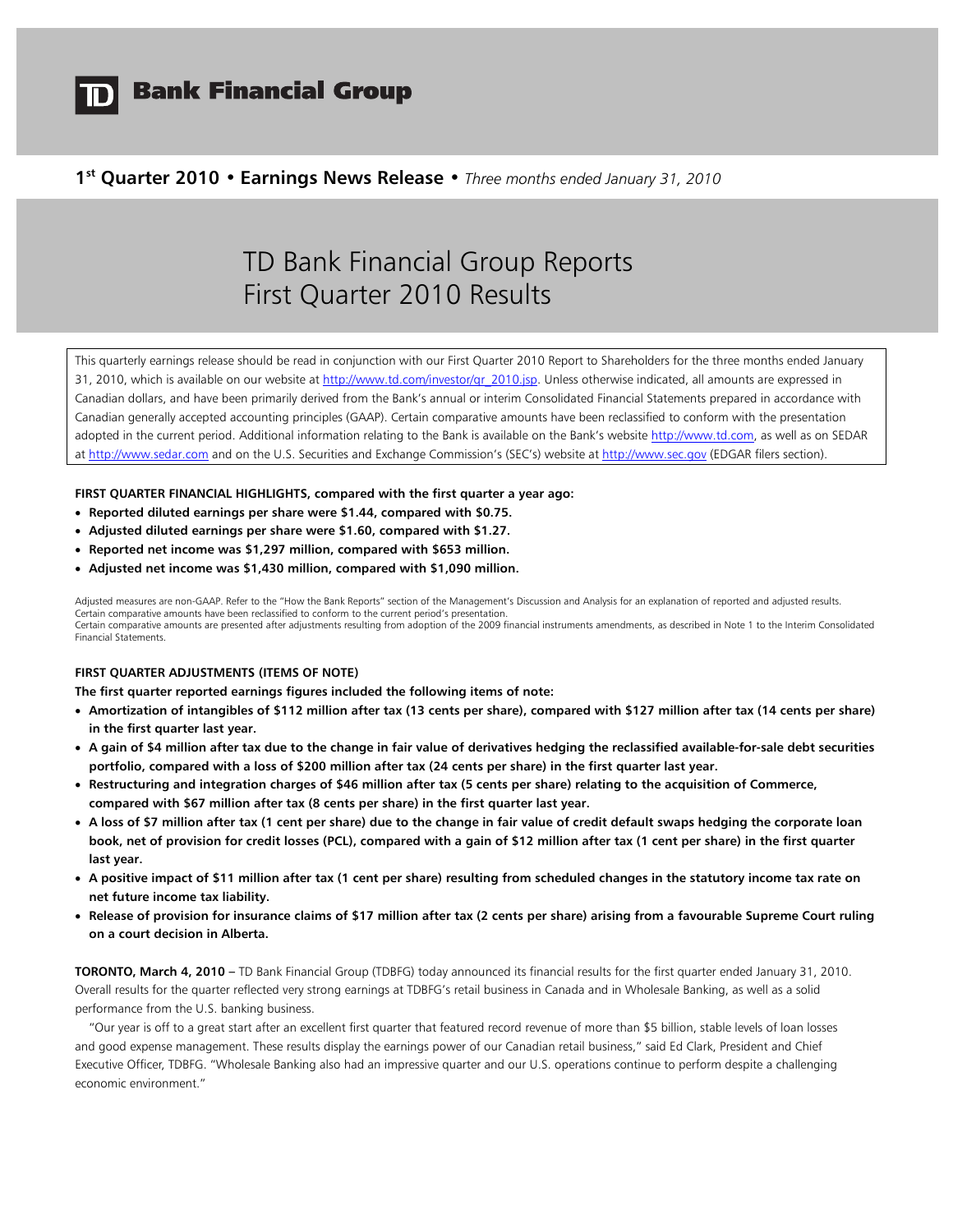### **Canadian Personal and Commercial Banking**

Canadian Personal and Commercial Banking posted record earnings of \$720 million in the first quarter, up 23% from the same period last year, as double-digit revenue growth more than offset an increase in PCL. TD Canada Trust (TDCT) reported strong volumes across most products, particularly in real-estate secured lending and in personal and business deposits.

"The record performance at TDCT shows that this incredibly resilient franchise is thriving despite the headwinds that continue to linger in the economy. Provision for credit losses was stable when compared to the prior quarter. Business banking provisions remained low and we are seeing signs that losses may be close to peaking in personal banking," Clark said. "Along with TDCT's excellent financial results, our customer satisfaction measures also hit a record in the quarter, illustrating our ongoing commitment to delivering the best possible customer experience."

#### **Wealth Management**

Global Wealth net income, which excludes TDBFG's reported investment in TD Ameritrade, was \$101 million in the quarter, up 35% compared with the first quarter of last year, driven by higher client assets, solid fund sales and higher trading volumes in the online brokerage business. TD Ameritrade contributed \$43 million in earnings to the segment, down 44% from the same period last year, due to lower earnings and a stronger Canadian dollar.

 "The rebound in equity markets and solid sales of long-term mutual funds helped us continue to grow assets in the quarter in Global Wealth, coupled with a good level of transaction activity," Clark said. "We plan to build on this momentum and to continue investing in technology and growing our product offering. Our outlook for Wealth Management remains cautiously optimistic despite some lingering market and investor uncertainty."

# **U.S. Personal and Commercial Banking**

U.S. Personal and Commercial Banking generated US\$172 million in reported net income in the quarter. On an adjusted basis, the segment earned US\$216 million in the quarter, up 5% from the first quarter of last year. Revenue increased 10% from the same period a year ago, driven partly by a combined deposit fee structure introduced in connection with the Commerce conversion. These fees are expected to decline over the balance of the year. PCL remained relatively flat from the first quarter of last year, at US\$191 million. Personal loan and deposit growth was strong, while commercial volumes were maintained despite declining market volumes in the U.S.

"TD Bank, America's Most Convenient Bank, had a solid quarter despite a weak U.S. economy that points to continuing elevated credit losses and lower margins this year." said Clark. "Our legendary service, longer hours and unmatched convenience are helping us grow organically. We remain confident our business model is working and positioning us well for profitable growth as the U.S. economy gradually improves."

# **Wholesale Banking**

Wholesale Banking reported very strong net income for the quarter of \$372 million, up 40% from the same period last year. The segment delivered superior returns across a number of businesses, including stronger credit trading and lending revenue. The segment was also able to exit or amend a number of transactions profitably during the quarter, which contributed to higher earnings.

 "The performance of our wholesale bank continues to be impressive as capital markets activity picks up and credit spreads tighten, again validating our franchise model and our disciplined approach to risk," Clark said. "During the quarter, we were also able to exit certain non-core positions under favourable market conditions, which helped our results. In 2010, we plan to focus on expanding our North American fixed income and foreign exchange businesses and cementing our position as a top-tier integrated domestic investment dealer."

## **Conclusion**

"Overall, we feel great about our results and the momentum we have going into this year. The strategy of focusing on our lower-risk, growing retail businesses and our prudent approach to risk management give us confidence that 2010 will be a solid year, despite a still-recovering economy," Clark said. "Economic weakness remains a challenge going forward, as does the regulatory uncertainty in the U.S. However, our capital levels remain robust and position us to emerge even stronger when the economic recovery is complete."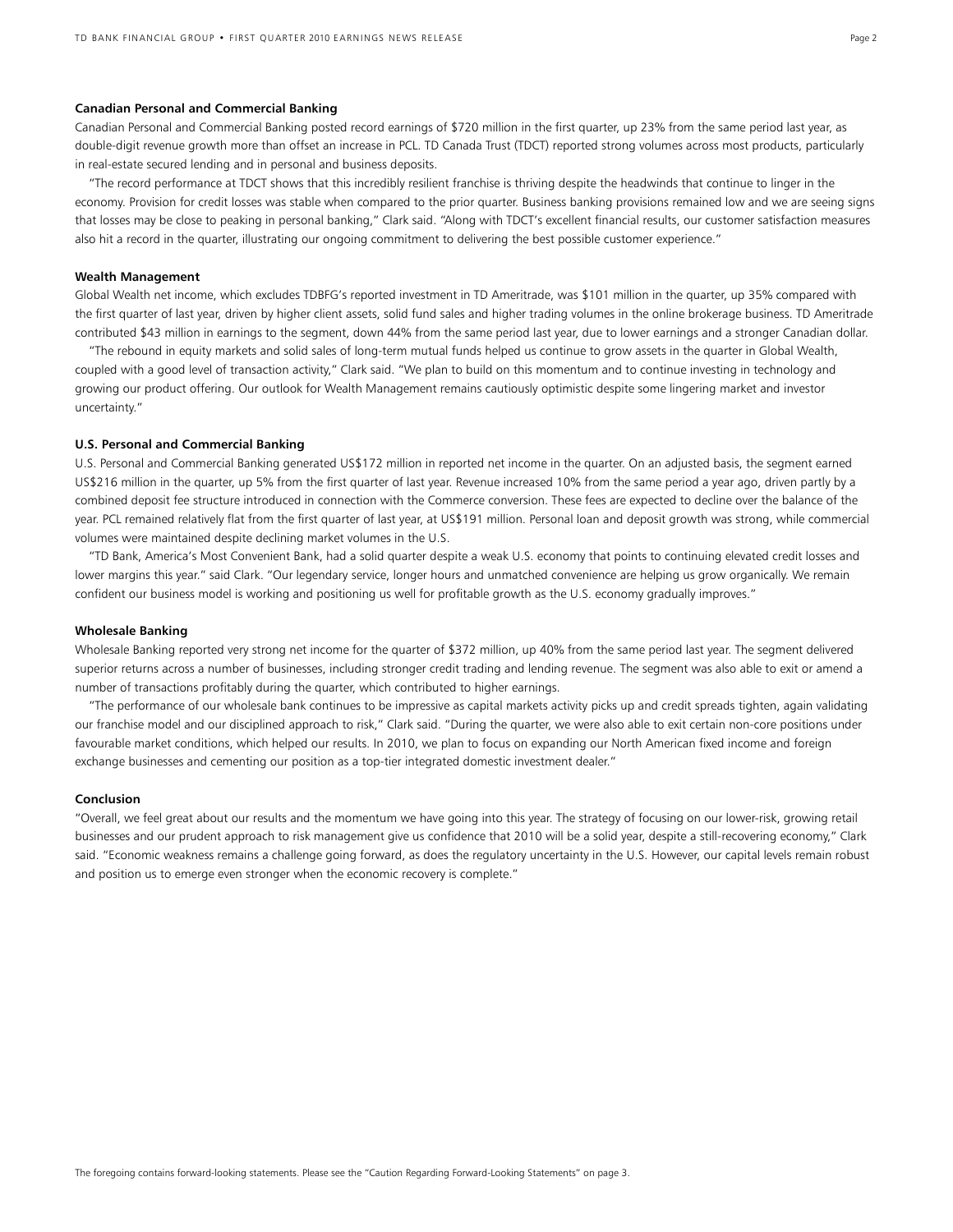#### *Caution Regarding Forward-Looking Statements*

From time to time, the Bank makes written and oral forward-looking statements, including in this document, in other filings with Canadian regulators or the U.S. Securities and Exchange Commission (SEC), and in other communications. In addition, representatives of the Bank may make forward-looking statements orally to analysts, investors, the media and others. All such statements are made pursuant to the "safe harbour" provisions of applicable Canadian and U.S. securities legislation, including the U.S. Private Securities Litigation Reform Act of 1995. Forward-looking statements include, among others, statements made in this earnings news release in the "Business Outlook" section for each segment and in other statements regarding the Bank's objectives and priorities for 2010 and beyond and strategies to achieve them, and the Bank's anticipated financial performance. Forward-looking statements are typically identified by words such as "will", "should", "believe", "expect", "anticipate", "intend", "estimate", "plan", "may" and "could".

 By their very nature, these statements require the Bank to make assumptions and are subject to inherent risks and uncertainties, general and specific. Especially in light of the current uncertainty related to the financial, economic and regulatory environments, such risks and uncertainties – many of which are beyond the Bank's control and the effects of which can be difficult to predict – may cause actual results to differ materially from the expectations expressed in the forward-looking statements. Risk factors that could cause such differences include: credit, market (including equity, commodity, foreign exchange and interest rate), liquidity, operational, reputational, insurance, strategic, regulatory, legal and other risks, all of which are discussed in the Management's Discussion and Analysis (MD&A) in the Bank's 2009 Annual Report. Additional risk factors include changes to and new interpretations of risk-based capital guidelines and reporting instructions; increased funding costs for credit due to market illiquidity and competition for funding; the failure of third parties to comply with their obligations to the Bank or its affiliates relating to the care and control of information; and the use of new technologies in unprecedented ways to defraud the Bank or its customers and the organized efforts of increasingly sophisticated parties who direct their attempts to defraud the Bank or its customers through many channels. We caution that the preceding list is not exhaustive of all possible risk factors and other factors could also adversely affect the Bank's results. For more detailed information, please see the Risk Factors and Management section of the MD&A, starting on page 65 of the Bank's 2009 Annual Report. All such factors should be considered carefully, as well as other uncertainties and potential events, and the inherent uncertainty of forward-looking statements, when making decisions with respect to the Bank and undue reliance should not be placed on the Bank's forward-looking statements.

 Material economic assumptions underlying the forward-looking statements contained in this document are set out in the Bank's 2009 Annual Report under the heading "Economic Summary and Outlook", as updated in the First Quarter 2010 Report to Shareholders; and for each of the business segments, under the headings "Business Outlook and Focus for 2010", as updated in this earnings news release under the headings "Business Outlook".

Any forward-looking statements contained in this document represent the views of management only as of the date hereof and are presented for the purpose of assisting the Bank's shareholders and analysts in understanding the Bank's financial position, objectives and priorities and anticipated financial performance as at and for the periods ended on the dates presented, and may not be appropriate for other purposes. The Bank does not undertake to update any forward-looking statements, whether written or oral, that may be made from time to time by or on its behalf, except as required under applicable securities legislation.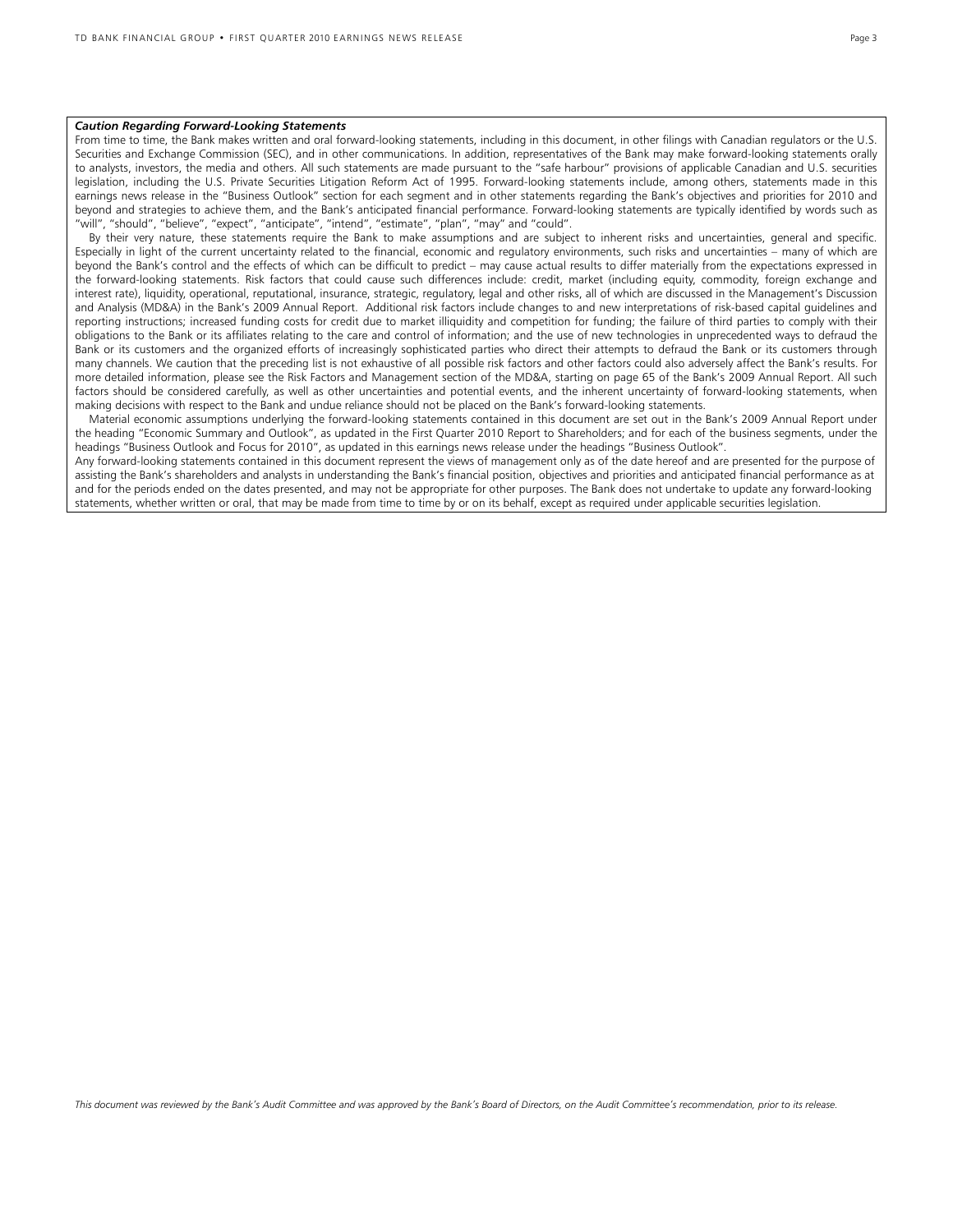# **FINANCIAL HIGHLIGHTS**

| Jan. 31, 2010<br>Oct. 31, 2009<br>Jan. 31, 2009 <sup>1,2</sup><br><b>Results of operations</b><br>Total revenue<br>\$5,037<br>\$4,718<br>\$4,150<br>Provision for credit losses<br>517<br>521<br>630<br>2,981<br>3,095<br>Non-interest expenses<br>3,020<br>Net income – reported <sup>3</sup><br>1,297<br>1,010<br>653<br>Net income $-$ adjusted <sup>3</sup><br>1,430<br>1,307<br>1,090<br>Economic profit <sup>4</sup><br>367<br>262<br>82<br>7.2%<br>14.0%<br>11.0%<br>Return on common equity - reported<br>Return on invested capital <sup>4</sup><br>13.6%<br>12.6%<br>10.8%<br><b>Financial position</b><br>Total assets<br>\$567,454<br>\$557,219<br>\$586,402<br>Total risk-weighted assets<br>189,585<br>190,644<br>211,098<br>Total shareholders' equity<br>39,474<br>38,720<br>39,087<br><b>Financial ratios</b><br>Efficiency ratio - reported<br>59.2%<br>65.6%<br>72.8%<br>55.1%<br>Efficiency ratio - adjusted<br>58.4%<br>61.6%<br>Tier 1 capital to risk-weighted assets<br>11.5%<br>11.3%<br>10.1%<br>0.79%<br>0.79%<br>Provision for credit losses as a % of net average loans<br>1.00%<br><b>Common share information - reported (Canadian dollars)</b><br>Per share<br>\$1.45<br>\$1.12<br>\$0.75<br>Basic earnings<br>1.12<br>0.75<br>1.44<br>Diluted earnings<br>0.61<br>0.61<br><b>Dividends</b><br>0.61<br>Book value<br>41.86<br>41.13<br>42.79<br>61.68<br>Closing share price<br>63.00<br>39.80<br>Shares outstanding (millions)<br>859.3<br>855.6<br>832.6<br>Average basic<br>864.2<br>861.1<br>834.2<br>Average diluted<br>862.0<br>858.8<br>848.7<br>End of period<br>Market capitalization (billions of Canadian dollars)<br>\$54.3<br>\$53.0<br>\$33.8<br>3.8%<br>3.7%<br>5.0%<br>Dividend yield<br>82.7%<br>Dividend payout ratio<br>42.0%<br>54.3%<br>15.1<br>Price to earnings ratio<br>17.8<br>9.3<br>Common share information - adjusted (Canadian dollars)<br>Per share earnings<br>\$1.61<br>Basic<br>\$1.47<br>Diluted<br>1.60<br>1.46<br>1.27<br>37.9%<br>41.5%<br>48.6%<br>Dividend payout ratio<br>11.1<br>11.6<br>8.4<br>Price to earnings ratio | (millions of Canadian dollars, except as noted) | For the three months ended |  |  |
|---------------------------------------------------------------------------------------------------------------------------------------------------------------------------------------------------------------------------------------------------------------------------------------------------------------------------------------------------------------------------------------------------------------------------------------------------------------------------------------------------------------------------------------------------------------------------------------------------------------------------------------------------------------------------------------------------------------------------------------------------------------------------------------------------------------------------------------------------------------------------------------------------------------------------------------------------------------------------------------------------------------------------------------------------------------------------------------------------------------------------------------------------------------------------------------------------------------------------------------------------------------------------------------------------------------------------------------------------------------------------------------------------------------------------------------------------------------------------------------------------------------------------------------------------------------------------------------------------------------------------------------------------------------------------------------------------------------------------------------------------------------------------------------------------------------------------------------------------------------------------------------------------------------------------------------------------------------------------------------------------------------------------------------------------------------------------------------------------|-------------------------------------------------|----------------------------|--|--|
|                                                                                                                                                                                                                                                                                                                                                                                                                                                                                                                                                                                                                                                                                                                                                                                                                                                                                                                                                                                                                                                                                                                                                                                                                                                                                                                                                                                                                                                                                                                                                                                                                                                                                                                                                                                                                                                                                                                                                                                                                                                                                                   |                                                 |                            |  |  |
| \$1.28                                                                                                                                                                                                                                                                                                                                                                                                                                                                                                                                                                                                                                                                                                                                                                                                                                                                                                                                                                                                                                                                                                                                                                                                                                                                                                                                                                                                                                                                                                                                                                                                                                                                                                                                                                                                                                                                                                                                                                                                                                                                                            |                                                 |                            |  |  |
|                                                                                                                                                                                                                                                                                                                                                                                                                                                                                                                                                                                                                                                                                                                                                                                                                                                                                                                                                                                                                                                                                                                                                                                                                                                                                                                                                                                                                                                                                                                                                                                                                                                                                                                                                                                                                                                                                                                                                                                                                                                                                                   |                                                 |                            |  |  |
|                                                                                                                                                                                                                                                                                                                                                                                                                                                                                                                                                                                                                                                                                                                                                                                                                                                                                                                                                                                                                                                                                                                                                                                                                                                                                                                                                                                                                                                                                                                                                                                                                                                                                                                                                                                                                                                                                                                                                                                                                                                                                                   |                                                 |                            |  |  |
|                                                                                                                                                                                                                                                                                                                                                                                                                                                                                                                                                                                                                                                                                                                                                                                                                                                                                                                                                                                                                                                                                                                                                                                                                                                                                                                                                                                                                                                                                                                                                                                                                                                                                                                                                                                                                                                                                                                                                                                                                                                                                                   |                                                 |                            |  |  |
|                                                                                                                                                                                                                                                                                                                                                                                                                                                                                                                                                                                                                                                                                                                                                                                                                                                                                                                                                                                                                                                                                                                                                                                                                                                                                                                                                                                                                                                                                                                                                                                                                                                                                                                                                                                                                                                                                                                                                                                                                                                                                                   |                                                 |                            |  |  |
|                                                                                                                                                                                                                                                                                                                                                                                                                                                                                                                                                                                                                                                                                                                                                                                                                                                                                                                                                                                                                                                                                                                                                                                                                                                                                                                                                                                                                                                                                                                                                                                                                                                                                                                                                                                                                                                                                                                                                                                                                                                                                                   |                                                 |                            |  |  |
|                                                                                                                                                                                                                                                                                                                                                                                                                                                                                                                                                                                                                                                                                                                                                                                                                                                                                                                                                                                                                                                                                                                                                                                                                                                                                                                                                                                                                                                                                                                                                                                                                                                                                                                                                                                                                                                                                                                                                                                                                                                                                                   |                                                 |                            |  |  |
|                                                                                                                                                                                                                                                                                                                                                                                                                                                                                                                                                                                                                                                                                                                                                                                                                                                                                                                                                                                                                                                                                                                                                                                                                                                                                                                                                                                                                                                                                                                                                                                                                                                                                                                                                                                                                                                                                                                                                                                                                                                                                                   |                                                 |                            |  |  |
|                                                                                                                                                                                                                                                                                                                                                                                                                                                                                                                                                                                                                                                                                                                                                                                                                                                                                                                                                                                                                                                                                                                                                                                                                                                                                                                                                                                                                                                                                                                                                                                                                                                                                                                                                                                                                                                                                                                                                                                                                                                                                                   |                                                 |                            |  |  |
|                                                                                                                                                                                                                                                                                                                                                                                                                                                                                                                                                                                                                                                                                                                                                                                                                                                                                                                                                                                                                                                                                                                                                                                                                                                                                                                                                                                                                                                                                                                                                                                                                                                                                                                                                                                                                                                                                                                                                                                                                                                                                                   |                                                 |                            |  |  |
|                                                                                                                                                                                                                                                                                                                                                                                                                                                                                                                                                                                                                                                                                                                                                                                                                                                                                                                                                                                                                                                                                                                                                                                                                                                                                                                                                                                                                                                                                                                                                                                                                                                                                                                                                                                                                                                                                                                                                                                                                                                                                                   |                                                 |                            |  |  |
|                                                                                                                                                                                                                                                                                                                                                                                                                                                                                                                                                                                                                                                                                                                                                                                                                                                                                                                                                                                                                                                                                                                                                                                                                                                                                                                                                                                                                                                                                                                                                                                                                                                                                                                                                                                                                                                                                                                                                                                                                                                                                                   |                                                 |                            |  |  |
|                                                                                                                                                                                                                                                                                                                                                                                                                                                                                                                                                                                                                                                                                                                                                                                                                                                                                                                                                                                                                                                                                                                                                                                                                                                                                                                                                                                                                                                                                                                                                                                                                                                                                                                                                                                                                                                                                                                                                                                                                                                                                                   |                                                 |                            |  |  |
|                                                                                                                                                                                                                                                                                                                                                                                                                                                                                                                                                                                                                                                                                                                                                                                                                                                                                                                                                                                                                                                                                                                                                                                                                                                                                                                                                                                                                                                                                                                                                                                                                                                                                                                                                                                                                                                                                                                                                                                                                                                                                                   |                                                 |                            |  |  |
|                                                                                                                                                                                                                                                                                                                                                                                                                                                                                                                                                                                                                                                                                                                                                                                                                                                                                                                                                                                                                                                                                                                                                                                                                                                                                                                                                                                                                                                                                                                                                                                                                                                                                                                                                                                                                                                                                                                                                                                                                                                                                                   |                                                 |                            |  |  |
|                                                                                                                                                                                                                                                                                                                                                                                                                                                                                                                                                                                                                                                                                                                                                                                                                                                                                                                                                                                                                                                                                                                                                                                                                                                                                                                                                                                                                                                                                                                                                                                                                                                                                                                                                                                                                                                                                                                                                                                                                                                                                                   |                                                 |                            |  |  |
|                                                                                                                                                                                                                                                                                                                                                                                                                                                                                                                                                                                                                                                                                                                                                                                                                                                                                                                                                                                                                                                                                                                                                                                                                                                                                                                                                                                                                                                                                                                                                                                                                                                                                                                                                                                                                                                                                                                                                                                                                                                                                                   |                                                 |                            |  |  |
|                                                                                                                                                                                                                                                                                                                                                                                                                                                                                                                                                                                                                                                                                                                                                                                                                                                                                                                                                                                                                                                                                                                                                                                                                                                                                                                                                                                                                                                                                                                                                                                                                                                                                                                                                                                                                                                                                                                                                                                                                                                                                                   |                                                 |                            |  |  |
|                                                                                                                                                                                                                                                                                                                                                                                                                                                                                                                                                                                                                                                                                                                                                                                                                                                                                                                                                                                                                                                                                                                                                                                                                                                                                                                                                                                                                                                                                                                                                                                                                                                                                                                                                                                                                                                                                                                                                                                                                                                                                                   |                                                 |                            |  |  |
|                                                                                                                                                                                                                                                                                                                                                                                                                                                                                                                                                                                                                                                                                                                                                                                                                                                                                                                                                                                                                                                                                                                                                                                                                                                                                                                                                                                                                                                                                                                                                                                                                                                                                                                                                                                                                                                                                                                                                                                                                                                                                                   |                                                 |                            |  |  |
|                                                                                                                                                                                                                                                                                                                                                                                                                                                                                                                                                                                                                                                                                                                                                                                                                                                                                                                                                                                                                                                                                                                                                                                                                                                                                                                                                                                                                                                                                                                                                                                                                                                                                                                                                                                                                                                                                                                                                                                                                                                                                                   |                                                 |                            |  |  |
|                                                                                                                                                                                                                                                                                                                                                                                                                                                                                                                                                                                                                                                                                                                                                                                                                                                                                                                                                                                                                                                                                                                                                                                                                                                                                                                                                                                                                                                                                                                                                                                                                                                                                                                                                                                                                                                                                                                                                                                                                                                                                                   |                                                 |                            |  |  |
|                                                                                                                                                                                                                                                                                                                                                                                                                                                                                                                                                                                                                                                                                                                                                                                                                                                                                                                                                                                                                                                                                                                                                                                                                                                                                                                                                                                                                                                                                                                                                                                                                                                                                                                                                                                                                                                                                                                                                                                                                                                                                                   |                                                 |                            |  |  |
|                                                                                                                                                                                                                                                                                                                                                                                                                                                                                                                                                                                                                                                                                                                                                                                                                                                                                                                                                                                                                                                                                                                                                                                                                                                                                                                                                                                                                                                                                                                                                                                                                                                                                                                                                                                                                                                                                                                                                                                                                                                                                                   |                                                 |                            |  |  |
|                                                                                                                                                                                                                                                                                                                                                                                                                                                                                                                                                                                                                                                                                                                                                                                                                                                                                                                                                                                                                                                                                                                                                                                                                                                                                                                                                                                                                                                                                                                                                                                                                                                                                                                                                                                                                                                                                                                                                                                                                                                                                                   |                                                 |                            |  |  |
|                                                                                                                                                                                                                                                                                                                                                                                                                                                                                                                                                                                                                                                                                                                                                                                                                                                                                                                                                                                                                                                                                                                                                                                                                                                                                                                                                                                                                                                                                                                                                                                                                                                                                                                                                                                                                                                                                                                                                                                                                                                                                                   |                                                 |                            |  |  |
|                                                                                                                                                                                                                                                                                                                                                                                                                                                                                                                                                                                                                                                                                                                                                                                                                                                                                                                                                                                                                                                                                                                                                                                                                                                                                                                                                                                                                                                                                                                                                                                                                                                                                                                                                                                                                                                                                                                                                                                                                                                                                                   |                                                 |                            |  |  |
|                                                                                                                                                                                                                                                                                                                                                                                                                                                                                                                                                                                                                                                                                                                                                                                                                                                                                                                                                                                                                                                                                                                                                                                                                                                                                                                                                                                                                                                                                                                                                                                                                                                                                                                                                                                                                                                                                                                                                                                                                                                                                                   |                                                 |                            |  |  |
|                                                                                                                                                                                                                                                                                                                                                                                                                                                                                                                                                                                                                                                                                                                                                                                                                                                                                                                                                                                                                                                                                                                                                                                                                                                                                                                                                                                                                                                                                                                                                                                                                                                                                                                                                                                                                                                                                                                                                                                                                                                                                                   |                                                 |                            |  |  |
|                                                                                                                                                                                                                                                                                                                                                                                                                                                                                                                                                                                                                                                                                                                                                                                                                                                                                                                                                                                                                                                                                                                                                                                                                                                                                                                                                                                                                                                                                                                                                                                                                                                                                                                                                                                                                                                                                                                                                                                                                                                                                                   |                                                 |                            |  |  |
|                                                                                                                                                                                                                                                                                                                                                                                                                                                                                                                                                                                                                                                                                                                                                                                                                                                                                                                                                                                                                                                                                                                                                                                                                                                                                                                                                                                                                                                                                                                                                                                                                                                                                                                                                                                                                                                                                                                                                                                                                                                                                                   |                                                 |                            |  |  |
|                                                                                                                                                                                                                                                                                                                                                                                                                                                                                                                                                                                                                                                                                                                                                                                                                                                                                                                                                                                                                                                                                                                                                                                                                                                                                                                                                                                                                                                                                                                                                                                                                                                                                                                                                                                                                                                                                                                                                                                                                                                                                                   |                                                 |                            |  |  |
|                                                                                                                                                                                                                                                                                                                                                                                                                                                                                                                                                                                                                                                                                                                                                                                                                                                                                                                                                                                                                                                                                                                                                                                                                                                                                                                                                                                                                                                                                                                                                                                                                                                                                                                                                                                                                                                                                                                                                                                                                                                                                                   |                                                 |                            |  |  |
|                                                                                                                                                                                                                                                                                                                                                                                                                                                                                                                                                                                                                                                                                                                                                                                                                                                                                                                                                                                                                                                                                                                                                                                                                                                                                                                                                                                                                                                                                                                                                                                                                                                                                                                                                                                                                                                                                                                                                                                                                                                                                                   |                                                 |                            |  |  |
|                                                                                                                                                                                                                                                                                                                                                                                                                                                                                                                                                                                                                                                                                                                                                                                                                                                                                                                                                                                                                                                                                                                                                                                                                                                                                                                                                                                                                                                                                                                                                                                                                                                                                                                                                                                                                                                                                                                                                                                                                                                                                                   |                                                 |                            |  |  |
|                                                                                                                                                                                                                                                                                                                                                                                                                                                                                                                                                                                                                                                                                                                                                                                                                                                                                                                                                                                                                                                                                                                                                                                                                                                                                                                                                                                                                                                                                                                                                                                                                                                                                                                                                                                                                                                                                                                                                                                                                                                                                                   |                                                 |                            |  |  |
|                                                                                                                                                                                                                                                                                                                                                                                                                                                                                                                                                                                                                                                                                                                                                                                                                                                                                                                                                                                                                                                                                                                                                                                                                                                                                                                                                                                                                                                                                                                                                                                                                                                                                                                                                                                                                                                                                                                                                                                                                                                                                                   |                                                 |                            |  |  |
|                                                                                                                                                                                                                                                                                                                                                                                                                                                                                                                                                                                                                                                                                                                                                                                                                                                                                                                                                                                                                                                                                                                                                                                                                                                                                                                                                                                                                                                                                                                                                                                                                                                                                                                                                                                                                                                                                                                                                                                                                                                                                                   |                                                 |                            |  |  |
| I As ovplained in the "How the Pank Penetr" section, effective the second quarter anded April 20, 2000, the reporting periods of LLS, entities are aligned with the reporting period of                                                                                                                                                                                                                                                                                                                                                                                                                                                                                                                                                                                                                                                                                                                                                                                                                                                                                                                                                                                                                                                                                                                                                                                                                                                                                                                                                                                                                                                                                                                                                                                                                                                                                                                                                                                                                                                                                                           |                                                 |                            |  |  |

As explained in the "How the Bank Reports" section, effective the second quarter ended April 30, 2009, the reporting periods of U.S. entities are aligned with the reporting period of<br>the Bank. Prior to April 30, 2009, the

<sup>2</sup> Certain comparative amounts are presented after adjustments resulting from adoption of the 2009 financial instruments amendments, as described in Note 1 to the Interim

Consolidated Financial Statements.

<sup>3</sup> Adjusted and reported results are explained in the "How the Bank Reports" section, which includes reconciliation between reported and adjusted results.<br><sup>4</sup> Economic profit and return on invested capital are non-GAAP fi

# **HOW WE PERFORMED**

#### **How the Bank Reports**

The Bank prepares its Interim Consolidated Financial Statements in accordance with GAAP and refers to results prepared in accordance with GAAP as "reported" results. The Bank also utilizes non-GAAP financial measures to arrive at "adjusted" results to assess each of its businesses and to measure overall Bank performance. To arrive at adjusted results, the Bank removes "items of note", net of income taxes, from reported results. The items of note relate to items which management does not believe are indicative of underlying business performance. The Bank believes that adjusted results provide the reader with a better understanding of how management views the Bank's performance. The items of note are listed in the table on the following page. As explained, adjusted results are different from reported results determined in accordance with GAAP. Adjusted results, items of note, and related terms used in this document are not defined terms under GAAP and, therefore, may not be comparable to similar terms used by other issuers.

 Effective April 30, 2009, the reporting periods of TD Bank, N.A., which includes TD Banknorth and Commerce, were aligned with the reporting period of the Bank to eliminate the one month lag in financial reporting. Prior to April 30, 2009, the reporting period of TD Bank, N.A. was included in the Bank's financial statements on a one month lag. In accordance with the CICA Handbook Section 1506, *Accounting Changes*, this alignment is considered a change in accounting policy. The Bank has assessed that the impact to prior periods is not material and therefore, an adjustment was made to opening retained earnings of the second quarter of 2009, to align the reporting period of TD Bank, N.A. to that of the Bank's reporting period.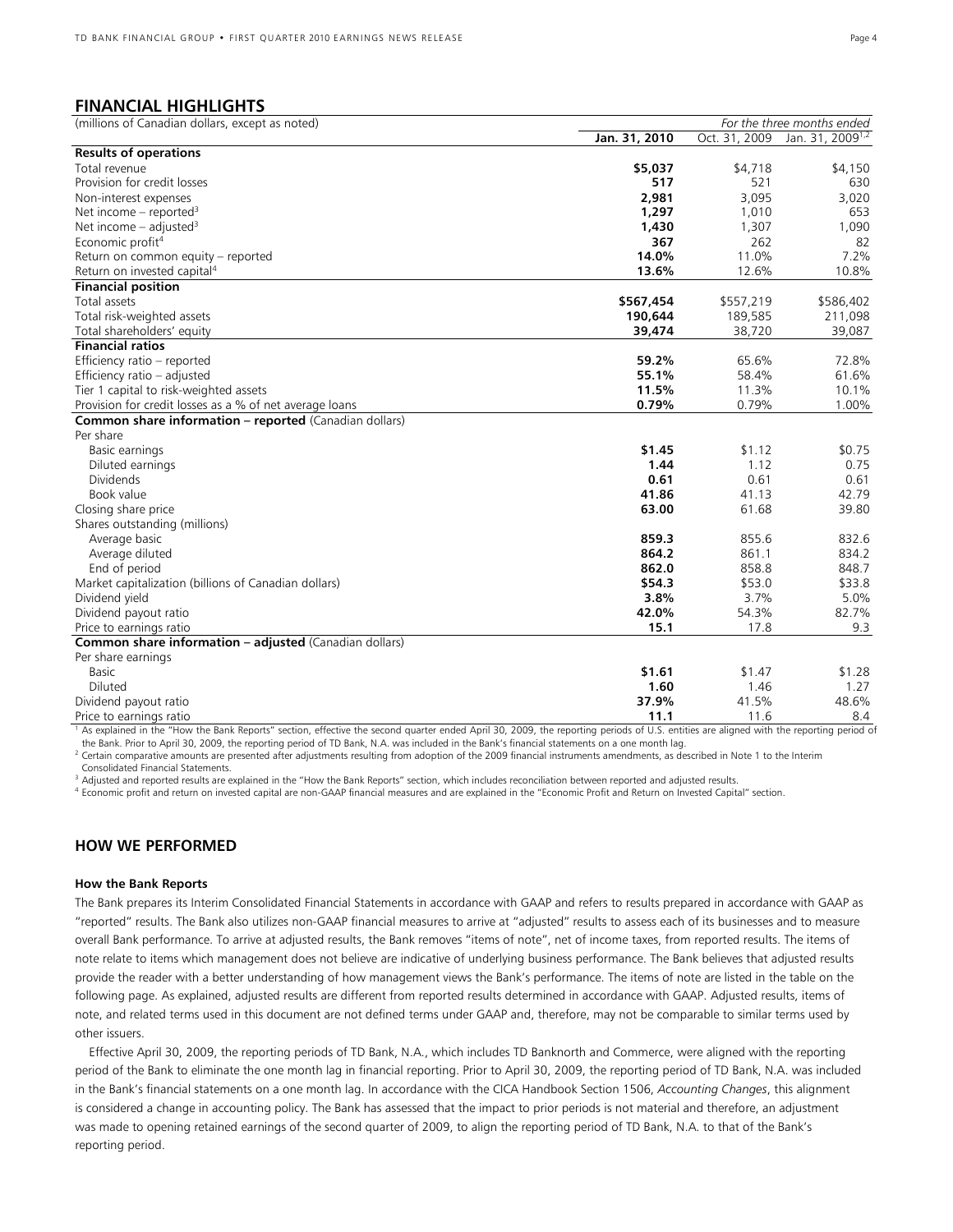The following table provides the operating results – reported for the Bank.

#### **Operating Results – Reported**

| (millions of Canadian dollars)                                                       | For the three months ended |               |                            |
|--------------------------------------------------------------------------------------|----------------------------|---------------|----------------------------|
|                                                                                      | Jan. 31, 2010              | Oct. 31, 2009 | Jan. 31, 2009 <sup>1</sup> |
| Net interest income                                                                  | \$2,849                    | \$2,825       | \$2,728                    |
| Non-interest income                                                                  | 2,188                      | 1.893         | 1,422                      |
| Total revenue                                                                        | 5.037                      | 4.718         | 4.150                      |
| Provision for credit losses                                                          | 517                        | 52'           | 630                        |
| Non-interest expenses                                                                | 2,981                      | 3,095         | 3,020                      |
| Income before income taxes, non-controlling interests in subsidiaries, and equity in |                            |               |                            |
| net income of an associated company                                                  | 1,539                      | 1.102         | 500                        |
| Provision for (recovery of) income taxes                                             | 270                        | 132           | (92)                       |
| Non-controlling interests in subsidiaries, net of income taxes                       | 27                         |               | 28                         |
| Equity in net income of an associated company, net of income taxes                   | 55                         | 67            | 89                         |
| Net income - reported                                                                | 1.297                      | 1.010         | 653                        |
| Preferred dividends                                                                  | 49                         | 48            | 29                         |
| Net income available to common shareholders - reported                               | \$1,248                    | \$962         | \$624                      |

<sup>1</sup> Certain comparative amounts are presented after adjustments resulting from adoption of the 2009 financial instruments amendments, as described in Note 1 to the Interim Consolidated Financial Statements.

The following table provides a reconciliation between the Bank's adjusted and reported results.

#### **Non-GAAP Financial Measures** – **Reconciliation of Adjusted to Reported Net Income**

| Operating results - adjusted                                                                        |               |               | For the three months ended |
|-----------------------------------------------------------------------------------------------------|---------------|---------------|----------------------------|
| (millions of Canadian dollars)                                                                      | Jan. 31, 2010 | Oct. 31, 2009 | Jan. 31, 2009              |
| Net interest income                                                                                 | \$2,849       | \$2,825       | \$2,728                    |
| Non-interest income <sup>1</sup>                                                                    | 2,162         | 1,984         | 1,722                      |
| Total revenue                                                                                       | 5,011         | 4,809         | 4,450                      |
| Provision for credit losses <sup>2</sup>                                                            | 517           | 521           | 550                        |
| Non-interest expenses <sup>3</sup>                                                                  | 2,761         | 2,807         | 2,741                      |
| Income before income taxes, non-controlling interests in subsidiaries, and equity in net income     |               |               |                            |
| of an associated company                                                                            | 1,733         | 1,481         | 1,159                      |
| Provision for (recovery of) income taxes <sup>4</sup>                                               | 348           | 231           | 145                        |
| Non-controlling interests in subsidiaries, net of income taxes                                      | 27            | 27            | 28                         |
| Equity in net income of an associated company, net of income taxes <sup>5</sup>                     | 72            | 84            | 104                        |
| Net income - adjusted                                                                               | 1,430         | 1,307         | 1,090                      |
| Preferred dividends                                                                                 | 49            | 48            | 29                         |
| Net income available to common shareholders – adjusted                                              | 1,381         | 1,259         | 1,061                      |
| Adjustments for items of note, net of income taxes:                                                 |               |               |                            |
| Amortization of intangibles <sup>6</sup>                                                            | (112)         | (116)         | (127)                      |
| Increase (decrease) in fair value of derivatives hedging the reclassified available-for-sale debt   |               |               |                            |
| securities portfolio <sup>7</sup>                                                                   | 4             | (73)          | (200)                      |
| Restructuring and integration charges relating to the Commerce acquisition <sup>8</sup>             | (46)          | (89)          | (67)                       |
| Increase (decrease) in fair value of credit default swaps hedging the corporate loan book, net of   |               |               |                            |
| provision for credit losses <sup>9</sup>                                                            | (7)           | (19)          | 12                         |
| Recovery of (provision for) income taxes due to changes in statutory income tax rates <sup>10</sup> | 11            |               |                            |
| Release of (provision for) insurance claims <sup>11</sup>                                           | 17            |               |                            |
| General allowance increase in Canadian Personal and Commercial Banking and Wholesale                |               |               |                            |
| Banking <sup>12</sup>                                                                               |               |               | (55)                       |
| Total adjustments for items of note                                                                 | (133)         | (297)         | (437)                      |
| Net income available to common shareholders – reported                                              | \$1,248       | \$962         | \$624                      |

<sup>1</sup>Adjusted non-interest income excludes the following items of note: *first quarter 2010* – \$11 million loss due to change in fair value of credit default swaps (CDS) hedging the corporate loan book, as explained in footnote 9; \$12 million gain due to change in fair value of derivatives hedging the reclassified available-for-sale (AFS) debt securities portfolio, as explained in footnote 7; \$25 million recovery of insurance claims, as explained in footnote 11; *fourth quarter 2009* – \$30 million loss due to change in fair value of CDS hedging the corporate loan book; \$61 million loss due to change in fair value of derivatives hedging the reclassified AFS debt securities portfolio; *first quarter 2009 –* \$13 million gain due to change in fair value of<br>CDS hedging the corporate loa

<sup>2</sup> Adjusted provision for credit losses (PCL) excludes the following items of note: first quarter 2009 - \$80 million increase in general allowance for credit losses in Canadian Personal and Commercial Banking (excluding VFC) and Wholesale Banking.

3 Adjusted non-interest expenses excludes the following items of note: *first quarter 2010* – \$149 million amortization of intangibles, as explained in footnote 6; \$71 million restructuring and integration charges related to the Commerce acquisition, as explained in footnote 8; *fourth quarter 2009* – \$151 million amortization of intangibles; \$137 million restructuring and integration charges related to the Commerce acquisition; *first quarter 2009* – \$173 million amortization of intangibles; \$106 million restructuring and integration charges related to the Commerce acquisition.

<sup>4</sup> For reconciliation between reported and adjusted provision for income taxes, see the 'Reconciliation of non-GAAP provision for (recovery of) income taxes' table in the "Taxes" section.<br><sup>5</sup> Adjusted equity in net income

<sup>6</sup> Amortization of intangibles primarily relates to the Canada Trust acquisition in 2000, the TD Banknorth acquisition in 2005 and its privatization in 2007, the Commerce acquisition in 2008, the acquisitions by TD Banknorth of Hudson United Bancorp (Hudson) in 2006 and Interchange Financial Services (Interchange) in 2007, and the amortization of intangibles included in equity in net income of TD Ameritrade.

<sup>7</sup> Effective August 1, 2008, as a result of recent deterioration in markets and severe dislocation in the credit market, the Bank changed its trading strategy with respect to certain trading debt securities. The Bank no longer intends to actively trade in these debt securities. Accordingly, the Bank reclassified certain debt securities from trading to the available-for-sale category in accordance with the Amendments to CICA Handbook Section 3855, *Financial Instruments – Recognition and Measurement*. As part of the Bank's trading strategy, these debt securities are economically hedged, primarily with CDS and interest rate swap contracts. This includes foreign exchange translation exposure related to the debt securities portfolio and the derivatives hedging it. These derivatives are not eligible for reclassification and are recorded on a fair value basis with changes in fair value recorded in the period's earnings. Management believes that this asymmetry in the accounting treatment between derivatives and the reclassified debt securities results in volatility in earnings from period to period that is not indicative of the economics of the underlying business performance in Wholesale Banking. As a result, the derivatives are accounted for on an accrual basis in Wholesale Banking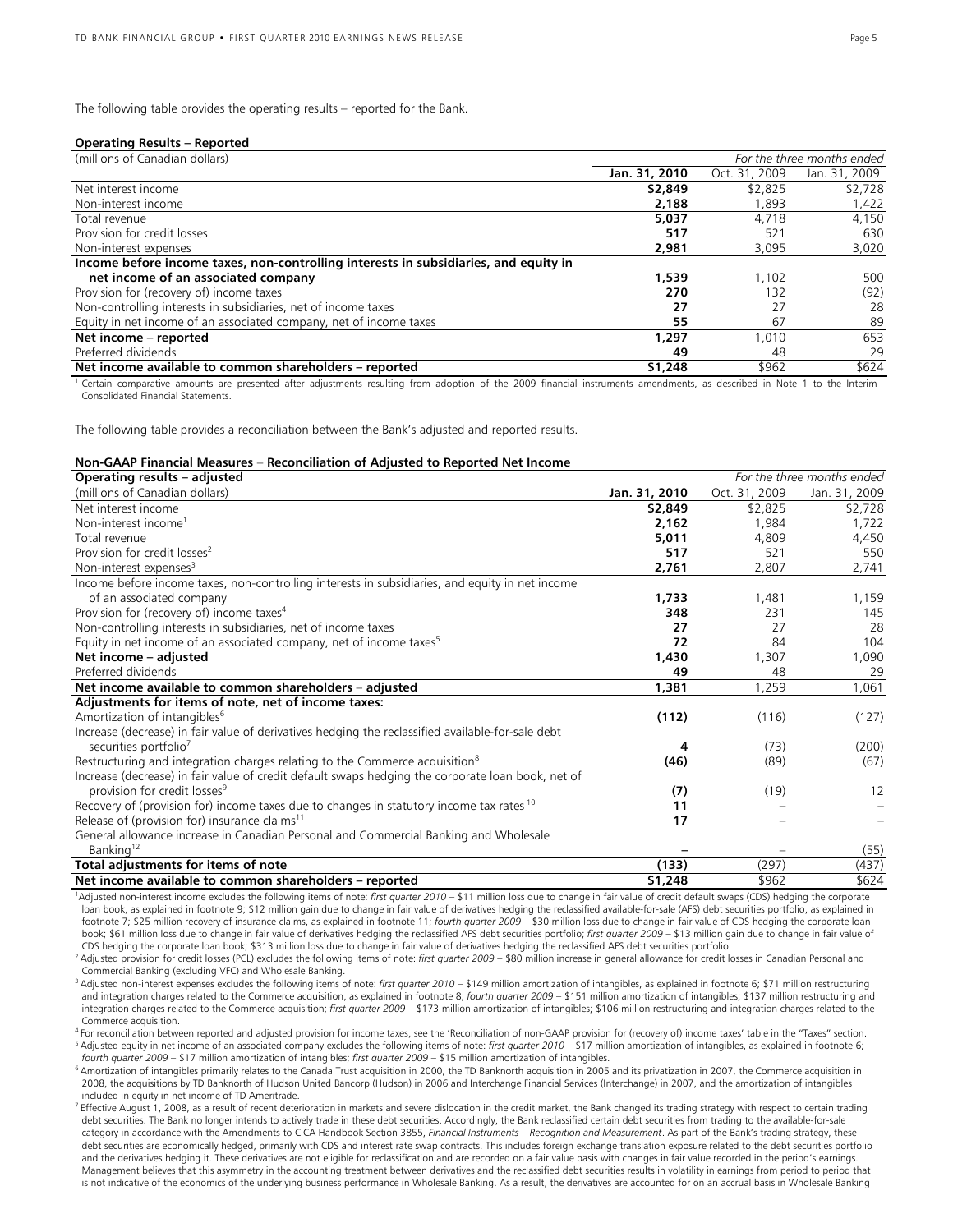and the gains and losses related to the derivatives in excess of the accrued amounts are reported in the Corporate segment. Adjusted results of the Bank exclude the gains and losses of the derivatives in excess of the accrued amount.

- <sup>8</sup> As a result of the acquisition of Commerce and related restructuring and integration initiatives undertaken, the Bank incurred restructuring and integration charges. Restructuring charges consisted of employee severance costs, the costs of amending certain executive employment and award agreements, contract termination fees, and the write-down of longlived assets due to impairment. Integration charges consisted of costs related to employee retention, external professional consulting charges, and marketing (including customer communication and rebranding). Including the current quarter, US\$550 million in total has been disclosed as the item of note for restructuring and integration charges related to the acquisition of Commerce and related initiatives in the relevant quarters. U.S. Personal and Commercial Banking has elected not to include any further Commerce-related restructuring and integration charges in this item of note as the efforts in these areas wind down and in light of the fact that the restructuring and integration is substantially complete. US\$14
- million of non-interest expenses this quarter relating to residual restructuring and integration is not included in the amount of the item of note this quarter.<br><sup>9</sup> The Bank purchases CDS to hedge the credit risk in Wholes value with changes in fair value recognized in current period's earnings. The related loans are accounted for at amortized cost. Management believes that this asymmetry in the accounting treatment between CDS and loans would result in periodic profit and loss volatility which is not indicative of the economics of the corporate loan portfolio or the underlying business performance in Wholesale Banking. As a result, the CDS are accounted for on an accrual basis in Wholesale Banking and the gains and losses on the CDS, in excess of the accrued cost, are reported in the Corporate segment. Adjusted earnings exclude the gains and losses on the CDS in excess of the accrued cost. When a credit event occurs in the corporate loan book that has an associated CDS hedge, the PCL related to the portion that was hedged via the CDS is netted against this item of note.<br><sup>10</sup> This represents the impact of scheduled changes in the income tax s

- government's legislation effectively capping minor injury insurance claims was challenged and held to be unconstitutional. In Q3 2009, the government of Alberta won its appeal of the decision. The plaintiffs sought leave to appeal the decision to the Supreme Court of Canada and in Q1 2010, the Supreme Court of Canada denied the plaintiffs' application to seek leave to appeal. As result of this favourable outcome, the Bank released its provision related to the minor injury cap litigation in Alberta. The provision for the case in the Atlantic provinces remains as the ultimate outcome is not yet determinable.
- <sup>12</sup> Effective November 1, 2009, TD Financing Services (formerly VFC Inc.) aligned their loan loss methodology with that used for all other Canadian Personal and Commercial Banking retail loans; any general provisions resulting from the revised methodology are included.

#### **Reconciliation of Reported Earnings per Share (EPS) to Adjusted EPS1**

| (Canadian dollars)                        | For the three months ended |               |                            |
|-------------------------------------------|----------------------------|---------------|----------------------------|
|                                           | Jan. 31, 2010              | Oct. 31, 2009 | Jan. 31, 2009 <sup>2</sup> |
| Diluted – reported                        | \$1.44                     | \$1.12        | \$0.75                     |
| Items of note affecting income (as above) | 0.16                       | 0.34          | 0.52                       |
| Diluted – adjusted                        | \$1.60                     | \$1.46        | \$1.27                     |
| <b>Basic – reported</b>                   | \$1.45                     | \$1.12        | \$0.75                     |

<sup>1</sup> EPS is computed by dividing net income available to common shareholders by the weighted-average number of shares outstanding during the period. As a result, the sum of the quarterly EPS may not equal to year-to-date EPS.

 $^2$  Certain comparative amounts are presented after adjustments resulting from adoption of the 2009 financial instruments amendments, as described in Note 1 to the Interim Consolidated Financial Statements.

# **HOW OUR BUSINESSES PERFORMED**

For management reporting purposes, the Bank's operations and activities are organized around four key business segments operating in a number of locations in key financial centres around the globe: Canadian Personal and Commercial Banking, including TD Canada Trust and TD Insurance; Wealth Management, including TD Waterhouse and an investment in TD Ameritrade; U.S. Personal and Commercial Banking including TD Bank, America's Most Convenient Bank; and Wholesale Banking, including TD Securities. The Bank's other activities are grouped into the Corporate segment.

Results of each business segment reflect revenue, expenses, assets, and liabilities generated by the businesses in that segment. The Bank measures and evaluates the performance of each segment based on adjusted results where applicable, and for those segments the Bank notes that the measure is adjusted. Amortization of intangible expenses is included in the Corporate segment. Accordingly, net income for the operating business segments is presented before amortization of intangibles, as well as any other items of note not attributed to the operating segments. For further details, see the "How the Bank Reports" section, the "Business Focus" section in the 2009 Annual Report and Note 34 to the 2009 Consolidated Financial Statements. For information concerning the Bank's measures of economic profit and return on invested capital, which are non-GAAP financial measures, see the "How We Performed" section.

Net interest income within Wholesale Banking is calculated on a taxable equivalent basis (TEB), which means that the value of non-taxable or taxexempt income, including dividends, is adjusted to its equivalent before-tax value. Using TEB allows the Bank to measure income from all securities and loans consistently and makes for a more meaningful comparison of net interest income with similar institutions. The TEB increase to net interest income and provision for income taxes reflected in Wholesale Banking results is reversed in the Corporate segment. The TEB adjustment for the quarter was \$96 million, compared with \$185 million in the first quarter last year, and \$120 million in the prior quarter.

The Bank securitizes retail loans and receivables, and records a gain or loss on sale, including the recognition of an asset related to retained interests. Credit losses incurred on retained interests after securitization are recorded as a charge to non-interest income in the Bank's Interim Consolidated Financial Statements. For segment reporting, PCL related to securitized volumes is included in Canadian Personal and Commercial Banking but is reversed in the Corporate segment and reclassified as a charge to non-interest income to comply with GAAP.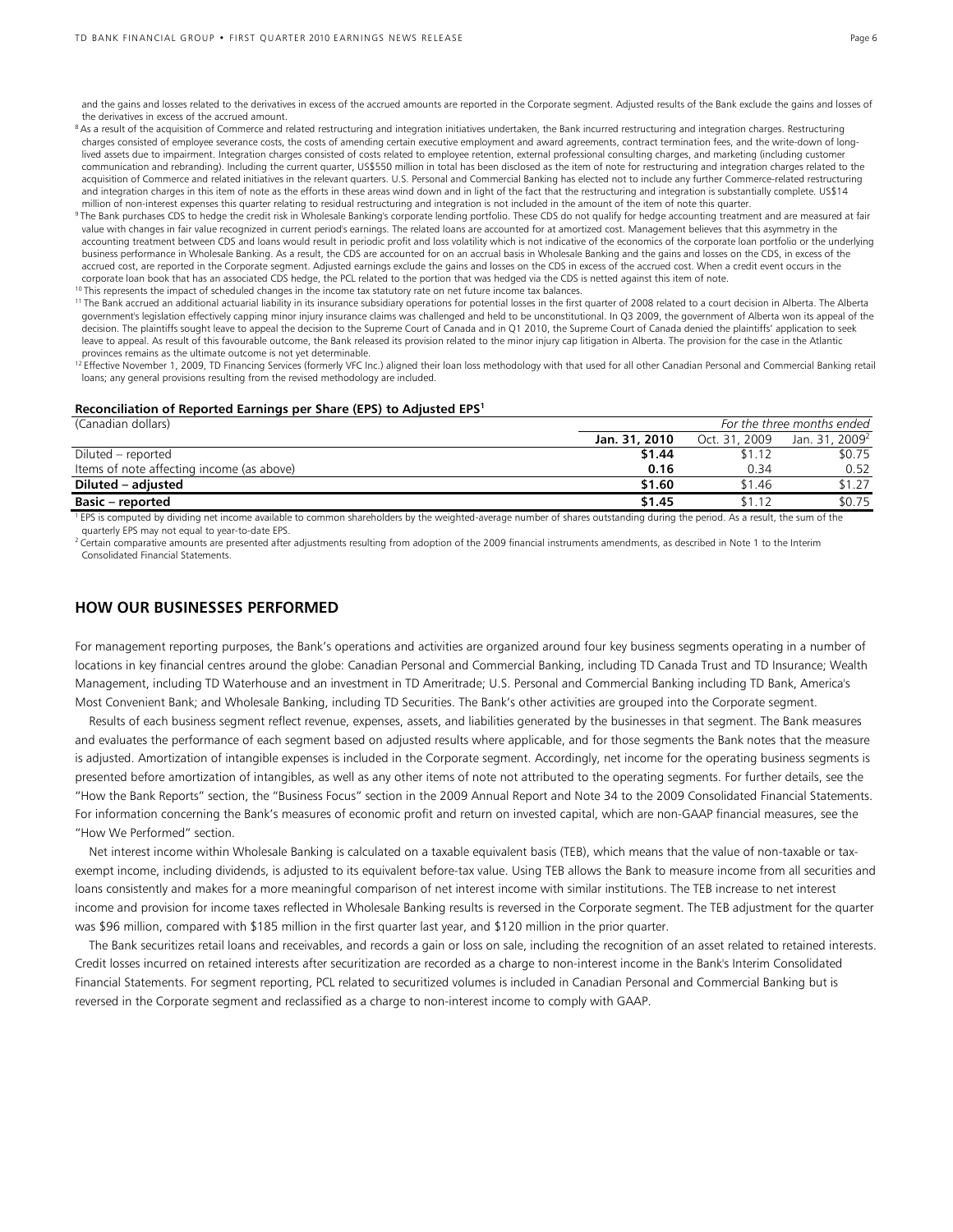#### **Canadian Personal and Commercial Banking**

| (millions of Canadian dollars, except as noted)                  | For the three months ended |               |               |
|------------------------------------------------------------------|----------------------------|---------------|---------------|
|                                                                  | Jan. 31, 2010              | Oct. 31, 2009 | Jan. 31, 2009 |
| Net interest income                                              | \$1,744                    | \$1,668       | \$1,494       |
| Non-interest income                                              | 795                        | 766           | 798           |
| Total revenue                                                    | 2,539                      | 2,434         | 2,292         |
| Provision for credit losses                                      | 315                        | 313           | 266           |
| Non-interest expenses                                            | 1.194                      | 1,226         | 1,186         |
| Net income                                                       | 720                        | 622           | 584           |
| Selected volumes and ratios                                      |                            |               |               |
| Return on invested capital                                       | 31.3%                      | 27.1%         | 26.9%         |
| Margin on average earnings assets (including securitized assets) | 2.93%                      | 2.88%         | 2.82%         |
| Efficiency ratio                                                 | 47.0%                      | 50.4%         | 51.7%         |
| Number of Canadian retail stores                                 | 1.111                      | 1.116         | 1,102         |
| Average number of full-time equivalent staff                     | 33,278                     | 33,080        | 32,624        |

# Quarterly comparison – Q1 2010 vs. Q1 2009

Canadian Personal and Commercial Banking net income for the quarter was \$720 million, an increase of \$136 million, or 23%, compared with the first quarter last year. The annualized return on invested capital for the quarter was 31.3% compared with 26.9% in the first quarter last year.

 Canadian Personal and Commercial Banking revenue is derived from personal banking, business banking and insurance. Revenue for the quarter was \$2,539 million, an increase of \$247 million, or 11%, compared with the first quarter last year primarily due to strong volume growth across most banking products and, to a lesser extent, higher margins, which were partly offset by higher insurance claims. Volume growth was primarily in real estate secured lending, and in personal and business deposits. Higher margins in real estate secured lending were partly offset by margin compression in deposits. Margin on average earning assets increased by 11 bps to 2.93% compared with the first quarter last year. Compared with the first quarter last year, real-estate secured lending volume, including securitizations, increased \$21.3 billion, or 14%, while consumer loan volume increased \$4.1 billion, or 15%. Business loans and acceptances volume increased \$1.2 billion, or 4%. Personal deposit volume increased \$6.5 billion, or 5%, while business deposit volume increased \$6.4 billion, or 14%. Gross originated insurance premiums increased \$53 million, or 9%.

 PCL for the quarter was \$315 million, an increase of \$49 million, or 18%, compared with the first quarter last year. Personal banking PCL was \$277 million, an increase of \$32 million, or 13%, compared with the first quarter last year mainly due to volume growth and higher provisions related to indirect auto lending, and credit cards. Business banking PCL was \$38 million, an increase of \$17 million, or 81%, compared with the first quarter last year. Annualized PCL as a percentage of credit volume was 0.51%, an increase of 1 bp compared with the first quarter last year. Net impaired loans, including the U.S. credit card business, were \$581 million, a decrease of \$22 million, or 4%, over the first quarter last year. The decrease was due to active management of impaired loans in Commercial Banking. Net impaired loans as a percentage of total loans were 0.96%, compared with 1.11% as at January 31, 2009.

 Non-interest expenses for the quarter were \$1,194 million, an increase of \$8 million, or 1%, compared with the first quarter of last year, primarily due to higher employee compensation, partly offset by lower litigation costs.

 The average full-time equivalent (FTE) staffing levels increased 654, or 2%, compared with the first quarter last year. The efficiency ratio for the quarter improved to 47.0%, compared with 51.7% in the first quarter last year.

#### Quarterly comparison – Q1 2010 vs. Q4 2009

Canadian Personal and Commercial Banking net income for the quarter increased \$98 million, or 16%, compared with the prior quarter. The annualized return on invested capital for the quarter was 31.3%, compared with 27.1% in the prior quarter.

 Revenue for the quarter increased \$105 million, or 4%, compared with the prior quarter due to higher real estate secured lending margins, continued strong volume growth, and lower claims from severe weather related events in insurance. This was partially offset by lower mortgage breakage fee income and margin compression on deposits. Margin on average earning assets increased by 5 bps to 2.93% compared with the prior quarter. Compared with the prior quarter, real-estate secured lending volume, including securitizations, increased \$5.1 billion, or 3%, consumer loan volume increased \$0.8 billion, or 3%, while business loans and acceptances volume was flat. Personal deposit volume increased \$0.8 billion, or 1%, while business deposit volume increased \$2.0 billion, or 4%. Gross originated insurance premiums decreased \$95 million, or 13% due to the seasonality of policy renewals.

 PCL for the quarter increased \$2 million, or 1%. Net impaired loans decreased \$40 million, or 6%, compared to the prior quarter largely from higher provisions. Net impaired loans as a percentage of total loans were 0.96%, compared with 1.04% as at October 31, 2009.

 Non-interest expenses for the quarter decreased \$32 million, or 3%, compared with the prior quarter, largely due to lower marketing costs and project related expenditures, partially offset by higher employee compensation expenses.

 The average FTE staffing levels increased 198, or 1%, compared with the prior quarter. The efficiency ratio for the current quarter improved to 47.0%, compared with 50.4% in the prior quarter.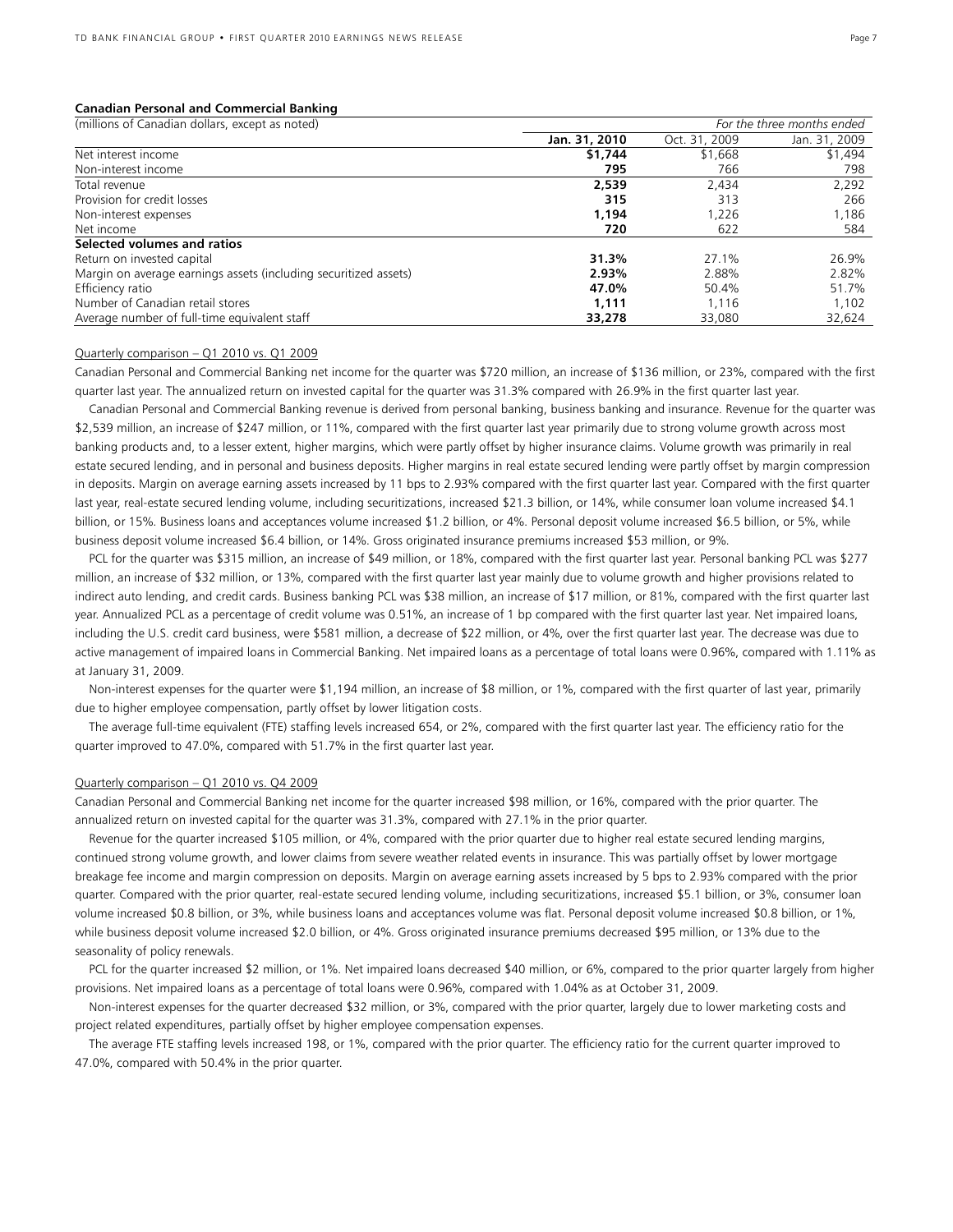## Business Outlook

Earnings are expected to be strong through 2010 as we continue to benefit from our leadership position in branch hours and the ongoing investment in our network. Revenue growth in 2010 should be solid as margins stabilize. PCLs on personal loans are expected to be relatively stable and expenses will be well controlled to maintain a healthy gap between the growth in revenue and expenses. Although insurance revenue remains somewhat vulnerable to rising claim costs, strong underlying business growth combined with improving product margins and a return to more normal weather related claim levels should provide positive momentum through 2010. Expenses in 2010 are anticipated to be higher relative to last year due to higher employee compensation and benefit costs, and investment in strategic initiatives to support future growth.

## **Wealth Management**

| (millions of Canadian dollars, except as noted) |               | For the three months ended |               |
|-------------------------------------------------|---------------|----------------------------|---------------|
|                                                 | Jan. 31, 2010 | Oct. 31, 2009              | Jan. 31, 2009 |
| Net interest income                             | \$66          | \$67                       | \$75          |
| Non-interest income                             | 524           | 520                        | 453           |
| Total revenue                                   | 590           | 587                        | 528           |
| Non-interest expenses                           | 446           | 444                        | 419           |
| Global Wealth net income                        | 101           | 97                         | 75            |
| TD Ameritrade net income                        | 43            | 59                         | 77            |
| Net income                                      | 144           | 156                        | 152           |
| Selected volumes and ratios                     |               |                            |               |
| Assets under administration                     | 200           | 191                        | 163           |
| Assets under management                         | 172           | 171                        | 170           |
| Return on invested capital                      | 12.7%         | 13.6%                      | 13.1%         |
| Efficiency ratio                                | 75.6%         | 75.6%                      | 79.4%         |
| Average number of full-time equivalent staff    | 7.034         | 6.769                      | 6.835         |

# Quarterly comparison – Q1 2010 vs. Q1 2009

Wealth Management net income for the quarter was \$144 million, a decrease of \$8 million, or 5%, compared with the first quarter last year. Global Wealth net income, which excludes TD Ameritrade, was \$101 million, an increase of \$26 million, or 35%, compared with the first quarter last year largely driven by higher client assets and trading volumes. The Bank's reported investment in TD Ameritrade generated net income for the quarter of \$43 million, a decrease of \$34 million, or 44%, compared with the first quarter last year. The decline was primarily due to lower earnings at TD Ameritrade as the impact of lower net interest margin more than offset significant growth in customer assets and accounts. The contribution of TD Ameritrade to the segment was also negatively impacted by the translation effect of a stronger Canadian dollar. For its first quarter ended December 31, 2009, TD Ameritrade reported net income of US\$136 million, a decrease of US\$48 million, or 26%, compared with the first quarter last year. Wealth Management's annualized return on invested capital for the quarter was 12.7%, compared with 13.1% in the first quarter last year.

 Wealth Management revenue is derived primarily from online brokerage, the advice-based businesses, and asset management. Revenue for the quarter was \$590 million, an increase of \$62 million, or 12%, compared to the first quarter last year. This increase was primarily due to higher fees from increased average client assets, higher trading volumes, the inclusion of U.K. acquisitions, and higher client deposits and margin loans. This increase was partially offset by lower revenue due to margin compression resulting from the low interest rate environment and reduced commissions per trade as we grow our active trader client base in the online brokerage business.

 Non-interest expenses for the quarter were \$446 million, an increase of \$27 million, or 6%, compared with the first quarter last year. This increase was primarily due to higher variable compensation associated with the increased fee based revenue earned on higher client assets, higher infrastructure investment to support business growth, and the inclusion of U.K. acquisitions related costs. These increases were partially offset by a provision related to an indirect exposure to one or more funds in the first quarter last year and the current period's reduced staffing levels resulting from realignment of the U.S. wealth management businesses.

 The average FTE staffing levels increased by 199, or 3%, compared with the first quarter last year primarily due to additional FTEs related to the U.K. acquisitions and increased staff levels related to higher business volumes, partially offset by a reduction of staff in the U.S. wealth management businesses. The efficiency ratio for the current quarter improved to 75.6%, compared with 79.4% in the first quarter last year.

 Assets under administration of \$200 billion, as at January 31, 2010, increased by \$37 billion, or 23%, from January 31, 2009. Assets under management of \$172 billion, as at January 31, 2010, increased by \$2 billion, or 1%, from January 31, 2009. These increases were driven by market appreciation and net new client assets.

#### Quarterly comparison – Q1 2010 vs. Q4 2009

Wealth Management net income for the quarter decreased \$12 million, or 8%, compared with the prior quarter. Global Wealth net income increased \$4 million, or 4%, compared with the prior quarter mainly due to lower expenses as a result of increased expenses incurred last quarter to streamline and enhance operations. The Bank's reported investment in TD Ameritrade reflected a decrease in net income of \$16 million, or 27%, compared with the prior quarter. The decline was driven by lower earnings at TD Ameritrade on lower levels of customer activity as well as the translation effect of a stronger Canadian dollar. For its first quarter ended December 31, 2009, TD Ameritrade reported net income decreased US\$21 million, or 13%, compared with the prior quarter. Wealth Management's annualized return on invested capital for the quarter was 12.7%, compared with 13.6% in the prior quarter.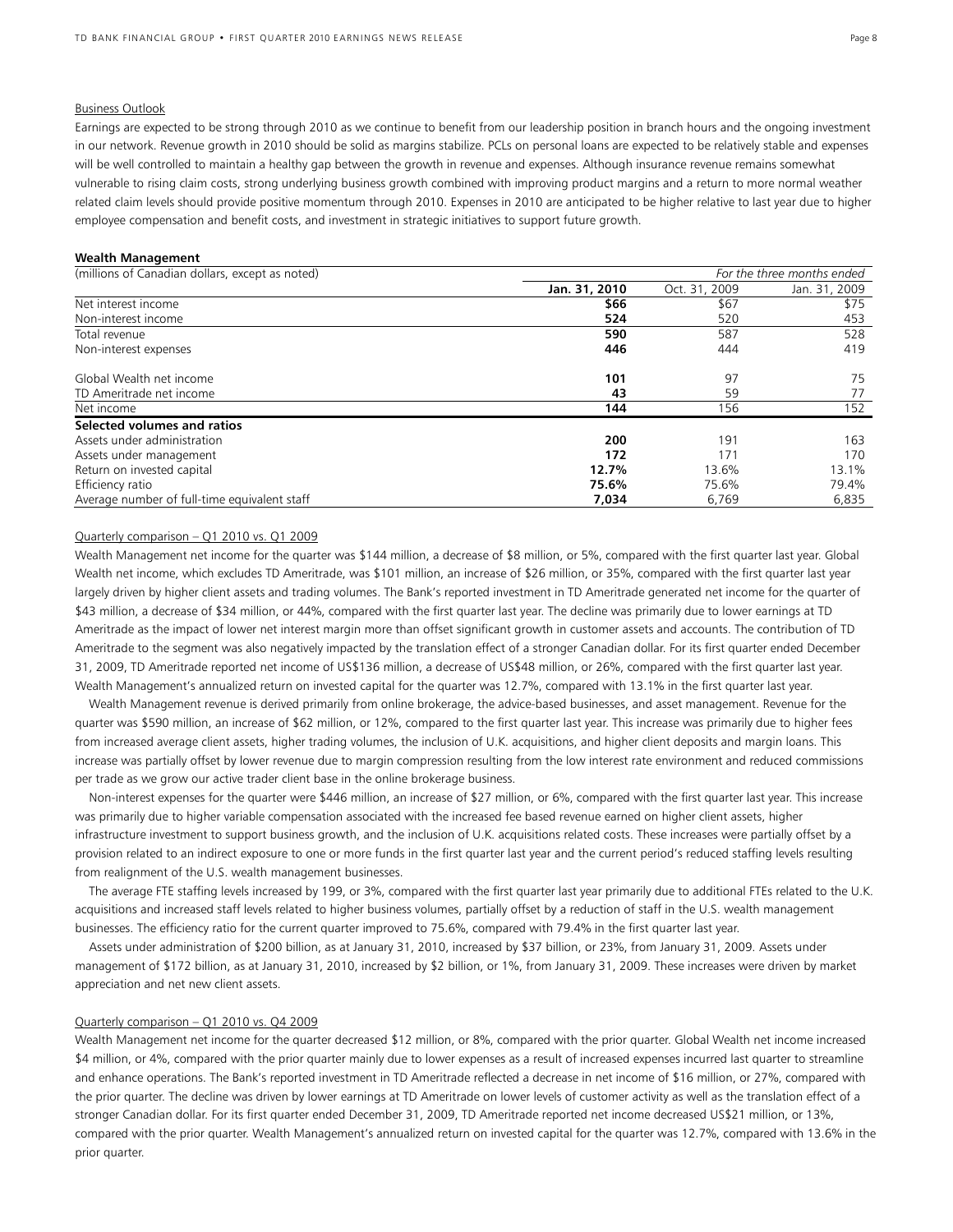Revenue for the quarter increased \$3 million, or 1%, compared with the prior quarter, primarily due to increased fee based revenue from higher average client assets in the asset management and advice-based businesses and the inclusion of U.K. acquisitions. This increase was partially offset by lower seasonal trading volumes, declining commissions per trade in the online brokerage business, and continued margin compression.

 Non-interest expenses increased \$2 million compared to the prior quarter. Excluding several items incurred last quarter to streamline and enhance operations, expenses increased \$14 million. This increase was the result of the inclusion of U.K. acquisitions related costs, higher infrastructure investment to support business growth, higher benefit expenses, and higher variable compensation associated with the increased fee based revenue earned on higher client assets.

 The average FTE staffing levels increased 265, or 4%, compared with the prior quarter, primarily due to additional FTE related to the U.K. acquisitions and staffing to service seasonal volumes. These increases were partially offset by reduced FTE in the U.S. wealth management businesses. The efficiency ratio for the current quarter remained the same at 75.6% compared with the prior quarter**.** 

 Assets under administration as at January 31, 2010 increased \$9 billion, or 5%, from October 31, 2009. Assets under management as at January 31, 2010 increased \$1 billion, or 1%, from October 31, 2009. These increases were driven by market appreciation and net new client assets.

# Business Outlook

In the first quarter, the advice-based and asset management businesses continued the trend of stronger asset growth due to a rebound in equity markets at the beginning of the quarter. Client engagement remains strong as evidenced by growth in new accounts and client assets. Our outlook for the remainder of 2010 remains cautiously optimistic as market volatility continues to exist.

#### **U.S. Personal and Commercial Banking**

| (millions of dollars, except as noted)   |               |               |                            |               |               | For the three months ended |
|------------------------------------------|---------------|---------------|----------------------------|---------------|---------------|----------------------------|
|                                          |               |               | Canadian dollars           |               |               | U.S. dollars               |
|                                          | Jan. 31, 2010 | Oct. 31, 2009 | Jan. 31, 2009 <sup>1</sup> | Jan. 31, 2010 | Oct. 31, 2009 | Jan. 31, 2009 <sup>1</sup> |
| Net interest income                      | \$829         | \$840         | \$892                      | \$788         | \$781         | \$736                      |
| Non-interest income                      | 315           | 273           | 302                        | 299           | 255           | 249                        |
| Total revenue                            | 1.144         | 1,113         | 1,194                      | 1.087         | 1,036         | 985                        |
| Provision for credit losses - loans      | 192           | 175           | 139                        | 182           | 162           | 115                        |
| Provision for credit losses - securities |               |               |                            |               |               |                            |
| classified as loans                      | 9             | 41            | 93                         | 9             | 39            | 75                         |
| Provision for credit losses - total      | 201           | 216           | 232                        | 191           | 201           | 190                        |
| Non-interest expenses - reported         | 746           | 806           | 801                        | 709           | 751           | 660                        |
| Non-interest expenses - adjusted         | 674           | 669           | 696                        | 641           | 623           | 573                        |
| Net income - reported                    | 181           | 122           | 181                        | 172           | 113           | 151                        |
| Net income - adjusted                    | 227           | 211           | 248                        | 216           | 196           | 206                        |
| Selected volumes and ratios              |               |               |                            |               |               |                            |
| Return on invested capital               | 5.0%          | 4.5%          | 4.8%                       | 5.0%          | 4.5%          | 4.8%                       |
| Margin on average earnings assets (TEB)  | 3.41%         | 3.46%         | 3.62%                      | 3.41%         | 3.46%         | 3.62%                      |
| Efficiency ratio - reported              | 65.2%         | 72.4%         | 67.1%                      | 65.2%         | 72.4%         | 67.1%                      |
| Efficiency ratio - adjusted              | 58.9%         | 60.1%         | 58.3%                      | 58.9%         | 60.1%         | 58.3%                      |
| Number of U.S. retail stores             | 1,039         | 1,028         | 1,006                      | 1,039         | 1,028         | 1,006                      |
| Average number of full-time              |               |               |                            |               |               |                            |
| equivalent staff                         | 19,117        | 19,242        | 19,593                     | 19,117        | 19,242        | 19,593                     |

Certain comparative amounts are presented after adjustments resulting from adoption of the 2009 financial instruments amendments, as described in Note 1 to the Interim Consolidated Financial Statements.

# Quarterly comparison – Q1 2010 vs. Q1 2009

U.S. Personal and Commercial Banking reported net income, in Canadian dollar terms, for the quarter was \$181 million, which was in line with the first quarter last year. Adjusted net income for the quarter was \$227 million, a decrease of \$21 million, or 8%. The strengthening of the Canadian dollar against the U.S. dollar decreased the reported and adjusted net income by \$24 million and \$35 million, respectively, for the current quarter. The annualized return on invested capital for the quarter was 5.0%, compared with 4.8% in the first quarter last year.

 U.S. Personal and Commercial Banking revenue is derived from traditional personal and commercial banking sources. In U.S. dollar terms, revenue for the quarter was US\$1,087 million, an increase of US\$102 million, or 10%, compared with the first quarter last year primarily due to higher fee based revenue, resulting in part from a combined deposit fee structure introduced in connection with the Commerce conversion, as well as overall deposit growth. Fees resulting from the combined deposit fee structure are expected to decline as a result of new regulations which take effect later this year. Margin on average earning assets decreased by 21 bps to 3.41% compared to the first quarter last year primarily due to rate compression arising from the lower overall level of interest rates. Average loans increased US\$3 billion, or 6%, with average personal loans increasing US\$3 billion, or 17%, and average business loans remaining essentially in line with the first quarter last year. Average deposits increased US\$22 billion, or 23%, which included a US\$17 billion increase in TD Ameritrade money market deposit accounts (MMDAs). Average deposit volume, excluding the impact of the TD Ameritrade MMDAs, increased US\$5 billion, or 6%. Business deposit volumes (excluding government) increased US\$3 billion, or 15%, government deposit volumes declined US\$2 billion, or 11%, and personal deposit volumes increased US\$4 billion, or 11%.

Total PCL for the quarter was US\$191 million, flat with the first quarter last year. PCL for loans for the quarter was US\$182 million, an increase of US\$67 million, or 58%, compared to the first quarter last year primarily due to higher levels of charge-offs and higher reserve requirements resulting from the recession in the U.S. Annualized PCL for loans as a percentage of credit volume was 1.3%, an increase of 42 bps compared with the first quarter last year. Net impaired loans, excluding debt securities classified as loans that are impaired, were US\$1,019 million, an increase of US\$555 million, or 120%, compared with the first quarter last year. The increase was largely due to net new formations resulting from continued weakness in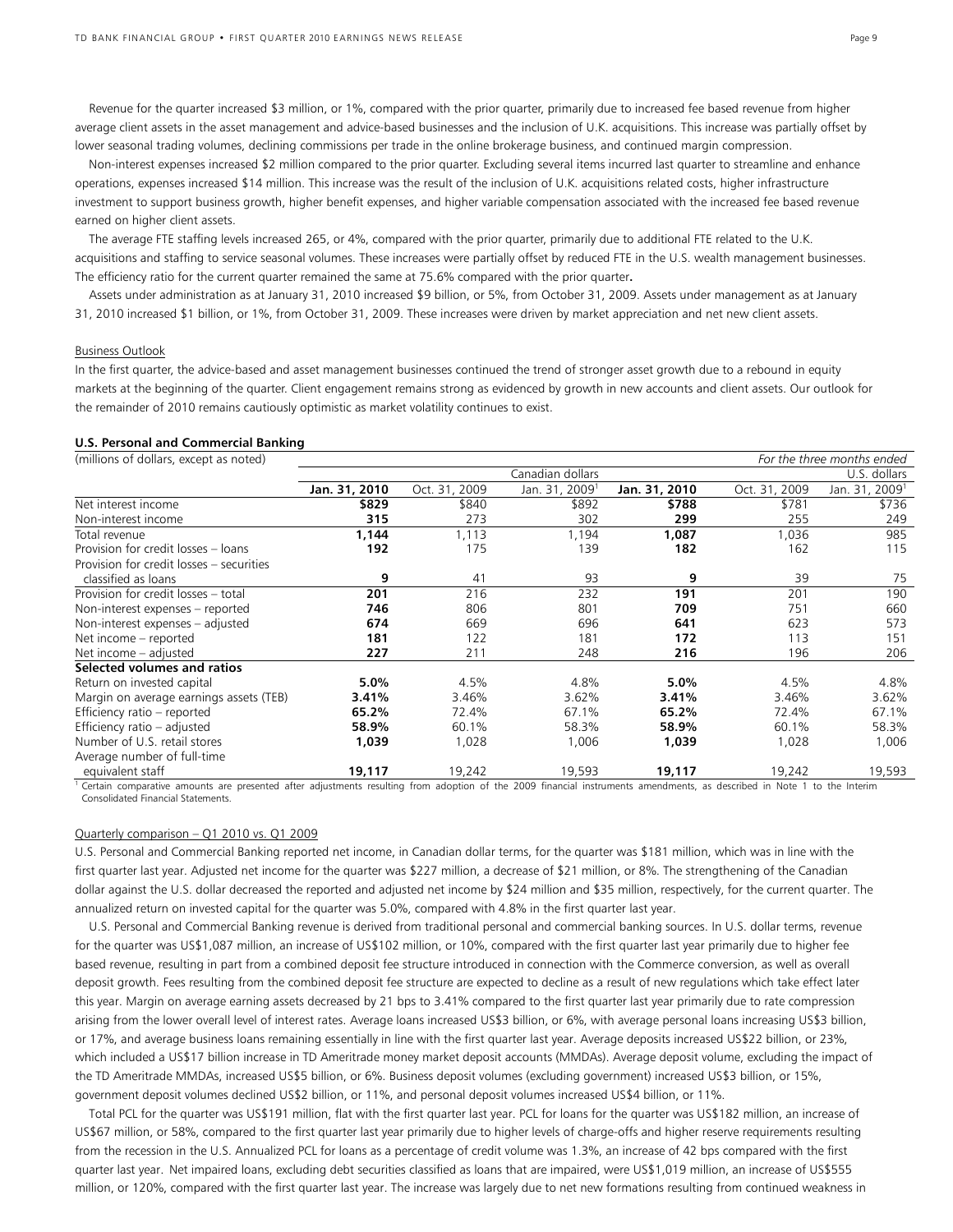the commercial real estate market and the recession in the U.S. Net impaired loans, excluding debt securities classified as loans, as a percentage of total loans were 1.93%, compared with 0.92% as at January 31, 2009. PCL for securities classified as loans for the quarter was US\$9 million, a decrease of \$66 million compared with the first quarter last year due to the relative stability of the U.S. housing market in the current quarter. Net impaired securities classified as loans were US\$314 million at January 31, 2010.

 Reported non-interest expenses for the quarter were US\$709 million, an increase of US\$49 million, or 7%, compared with the first quarter last year. On an adjusted basis, excluding the item of note for restructuring and integration charges related to the Commerce acquisition, non-interest expenses for the quarter were US\$641 million, an increase of US\$68 million, or 12%, largely due to increased FDIC premiums, new store expenses, higher levels of asset recovery and security related expenses, and US\$14 million of residual restructuring and integration charges relating to the Commerce acquisition. As the efforts in these areas wind down and the restructuring and integration is substantially complete, residual restructuring and integration costs for Commerce are not included in the item of note.

 The average FTE staffing levels decreased by 476, or 2%, compared with the first quarter last year. Included in this decrease is a reduction of approximately 900 FTE staff due to integration efforts and store consolidations, partially offset by the increase of approximately 400 FTE staff resulting from 32 new store openings since the first quarter last year. The reported efficiency ratio for the quarter improved to 65.2%, compared with 67.1% in the first quarter last year. The adjusted efficiency ratio for the quarter of 58.9% was essentially in line with the first quarter last year.

#### Quarterly comparison – Q1 2010 vs. Q4 2009

U.S. Personal and Commercial Banking reported net income, in Canadian dollar terms, for the quarter increased \$59 million, or 48%, compared with the prior quarter. Adjusted net income for the quarter increased \$16 million, or 8%. The strengthening of the Canadian dollar against the U.S. dollar decreased the reported and adjusted net income by \$3 million and \$5 million, respectively, for the current quarter. The annualized return on invested capital for the quarter was 5.0%, compared with 4.5% in the prior quarter.

 In U.S. dollar terms, revenue for the quarter increased US\$51 million, or 5%, compared with the prior quarter primarily due to higher fee based revenue, resulting in part from a combined deposit fee structure introduced in connection with the Commerce conversion. Fees resulting from the combined deposit fee structure are expected to decline as a result of new regulations which take effect later this year. Margin on average earning assets decreased by 5 bps to 3.41% compared to the prior quarter, primarily due to higher volume of low spread deposit products. Average loans were essentially flat with the prior quarter with average business loans decreasing 1% and average personal loans increasing 3%. Average deposits increased US\$6 billion, or 6%, compared to the prior quarter, including a US\$5 billion increase in average deposits of TD Ameritrade MMDAs. Average deposit volume excluding the impact of the TD Ameritrade MMDAs, increased US\$1 billion, or 1%, with 2% growth in business deposit volume, including government deposits which were essentially flat, and a marginal increase in personal deposit volume.

 Total PCL for the quarter decreased US\$10 million, or 5%. PCL for loans increased US\$20 million, or 12%, compared with the prior quarter. Annualized PCL for loans as a percentage of credit volume was 1.3%, an increase of 8 bps compared with the prior quarter. Net impaired loans, excluding debt securities classified as loans that are impaired, were US\$1,019 million, an increase of US\$140 million, or 16%, compared with the prior quarter. The increase was largely due to net new formations resulting from continued weakness in the commercial real estate markets and the recession in the U.S. Net impaired loans, excluding debt securities classified as loans, as a percentage of total loans were 1.93%, compared with 1.55% as at October 31, 2009. PCL for securities classified as loans decreased US\$30 million compared with the prior quarter due to the relative stability of the U.S. housing market in the current quarter.

 Reported non-interest expenses for the quarter decreased US\$42 million, or 6%, compared with the prior quarter. On an adjusted basis, excluding the item of note for restructuring and integration charges related to the Commerce acquisition, non-interest expenses for the quarter increased US\$18 million, or 3%, due primarily to US\$14 million of residual restructuring and integration charges relating to Commerce not included in the item of note as these efforts wind down and restructuring and integration is substantially complete.

 The average FTE staffing decreased 125, or 1%, compared with the prior quarter. Included in this decrease is a reduction of approximately 275 FTE staff due to integration efforts, partially offset by the increase of approximately 150 FTE staff resulting from 13 new store openings since the prior quarter. The reported efficiency ratio for the quarter improved to 65.2%, compared with 72.4% in the prior quarter. The adjusted efficiency ratio for the quarter improved to 58.9%, compared with 60.1%.

## Business Outlook

Loan volume growth is expected to moderate in 2010 due primarily to lower demand. Organic deposit growth momentum is expected to continue due to maturing stores, while regulatory changes in the U.S. are expected to reduce certain transaction fees. PCL is expected to remain at current levels for the balance of the year. Key drivers of performance in 2010 are anticipated to be core deposit and loan growth, with a constant monitoring of credit quality, competitive pricing, proposed and pending regulations in the U.S. related to consumer finance, and solid expense control.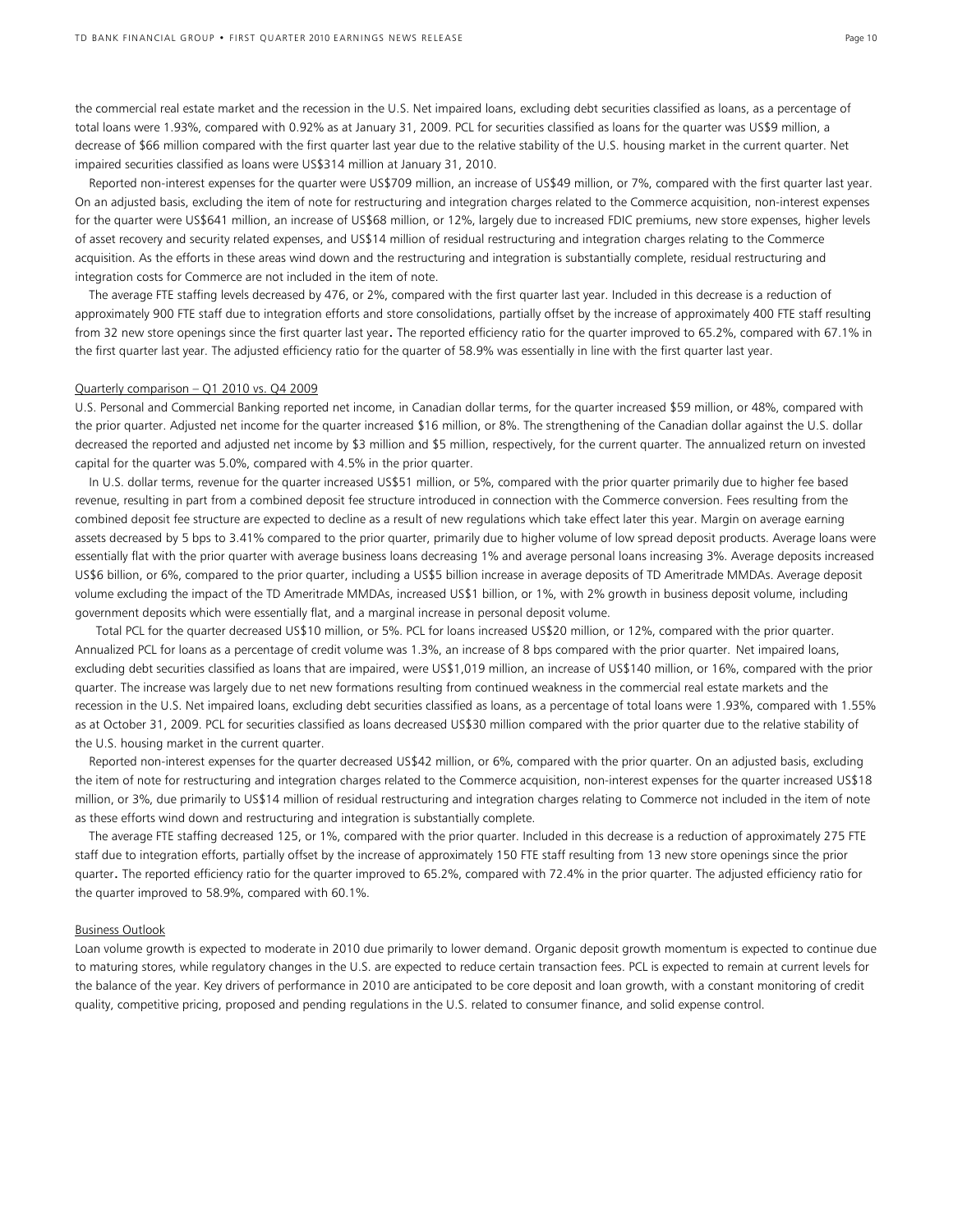#### **Wholesale Banking**

| (millions of Canadian dollars, except as noted)     | For the three months ended |               |               |
|-----------------------------------------------------|----------------------------|---------------|---------------|
|                                                     | Jan. 31, 2010              | Oct. 31, 2009 | Jan. 31, 2009 |
| Net interest income                                 | \$513                      | \$579         | \$720         |
| Non-interest income                                 | 400                        | 307           | 119           |
| Total revenue (TEB)                                 | 913                        | 886           | 839           |
| Provision for credit losses                         | 8                          |               | 66            |
| Non-interest expenses                               | 376                        | 347           | 388           |
| Net income                                          | 372                        | 372           | 265           |
| Selected volumes and ratios                         |                            |               |               |
| Risk-weighted assets (billions of Canadian dollars) | 34                         | 34            | 51            |
| Return on invested capital                          | 45.2%                      | 46.0%         | 22.3%         |
| Efficiency ratio - reported                         | 41.2%                      | 39.2%         | 46.2%         |
| Average number of full-time equivalent staff        | 3,091                      | 3,057         | 3,025         |

#### Quarterly comparison – Q1 2010 vs. Q1 2009

Wholesale Banking net income for the quarter was \$372 million, an increase of \$107 million, or 40%, compared with the first quarter last year. The increase was driven by solid performance across all business lines including improved credit trading and lending revenue, and lower credit provisions. The operating environment was less volatile compared to the first quarter last year when results were impacted by net security losses in the equity investment portfolio, unfavourable credit valuation adjustments, and credit trading losses, partially offset by a recovery from the cancellation of a loan commitment. The annualized return on invested capital for the quarter was 45.2%, compared with 22.3% in the first quarter last year.

Wholesale Banking revenue is derived primarily from capital markets and corporate lending. Revenue for the quarter was \$913 million, an increase of \$74 million, or 9%, compared with the first quarter last year. The increase was primarily due to improved credit trading and lending revenue and favourable credit valuation adjustments. Improved credit markets and demand for corporate bonds resulted in trading gains and the exit of certain non-core credit positions at net gains. Declines in credit spreads contributed to a small release of credit valuation adjustments as compared to a significant increase in the first quarter last year. Revenue offsets compared to the first quarter last year were due to less volatile markets presenting fewer trading opportunities in foreign exchange markets, reduced non-taxable transaction revenue affecting the equity derivatives portfolio, and a significant recovery from the cancellation of a loan commitment in the first quarter last year. Corporate lending revenue increased due to higher margins and loan fees offset by lower volumes. The investment portfolio reported a small gain this quarter compared to net security losses in the first quarter last year due to significant declines in North American equity markets last year.

PCL is composed of specific provisions for credit losses and accrual costs for credit protection. PCL for the current quarter was \$8 million, compared with \$66 million in the first quarter last year. PCL in the current quarter includes minor specific provisions offset by a recovery on a specific loan. PCL for the first quarter last year included specific allowances of \$56 million related to credit exposures in the corporate lending and merchant banking portfolios as well as the cost of credit protection. Wholesale Banking continues to proactively manage its credit risk and currently holds \$1.3 billion in notional CDS protection against the lending portfolio.

Non-interest expenses for the quarter were \$376 million, a decrease of \$12 million, or 3%, compared with the first quarter last year primarily due to lower severance costs.

# Quarterly comparison – Q1 2010 vs. Q4 2009

Wholesale Banking net income for the quarter was in line with the prior quarter as improved interest rate, foreign exchange, and credit trading results were offset by weaker equity revenue, lower releases of credit valuation adjustments, and higher non-interest expenses. The annualized return on invested capital for the quarter was 45.2%, compared with 46.0% in the prior quarter.

 Revenue for the quarter increased \$27 million, or 3%, compared with the prior quarter primarily due to improved sales and trading revenue in the interest rate and foreign exchange businesses. New issue origination in the quarter was very strong which also enhanced client trading activity. Credit trading improved as certain non-core positions were exited and favourable market conditions allowed the segment to amend a number of transactions on a profitable basis. These increases were partially offset by lower trading revenue in equities and reduced releases of credit valuation adjustments as credit spreads tightened less compared with the prior quarter.

PCL for the quarter increased \$1 million compared with the prior quarter. PCL for the current and prior quarters included \$9 million in the cost of credit protection. In the current quarter, minor specific provisions taken for corporate lending and merchant banking credits were offset by a recovery related to a single credit exposure in the corporate lending portfolio.

 Non-interest expenses for the quarter increased \$29 million, or 8%, compared with the prior quarter primarily due to higher variable compensation, partially offset by lower severance and regulatory costs.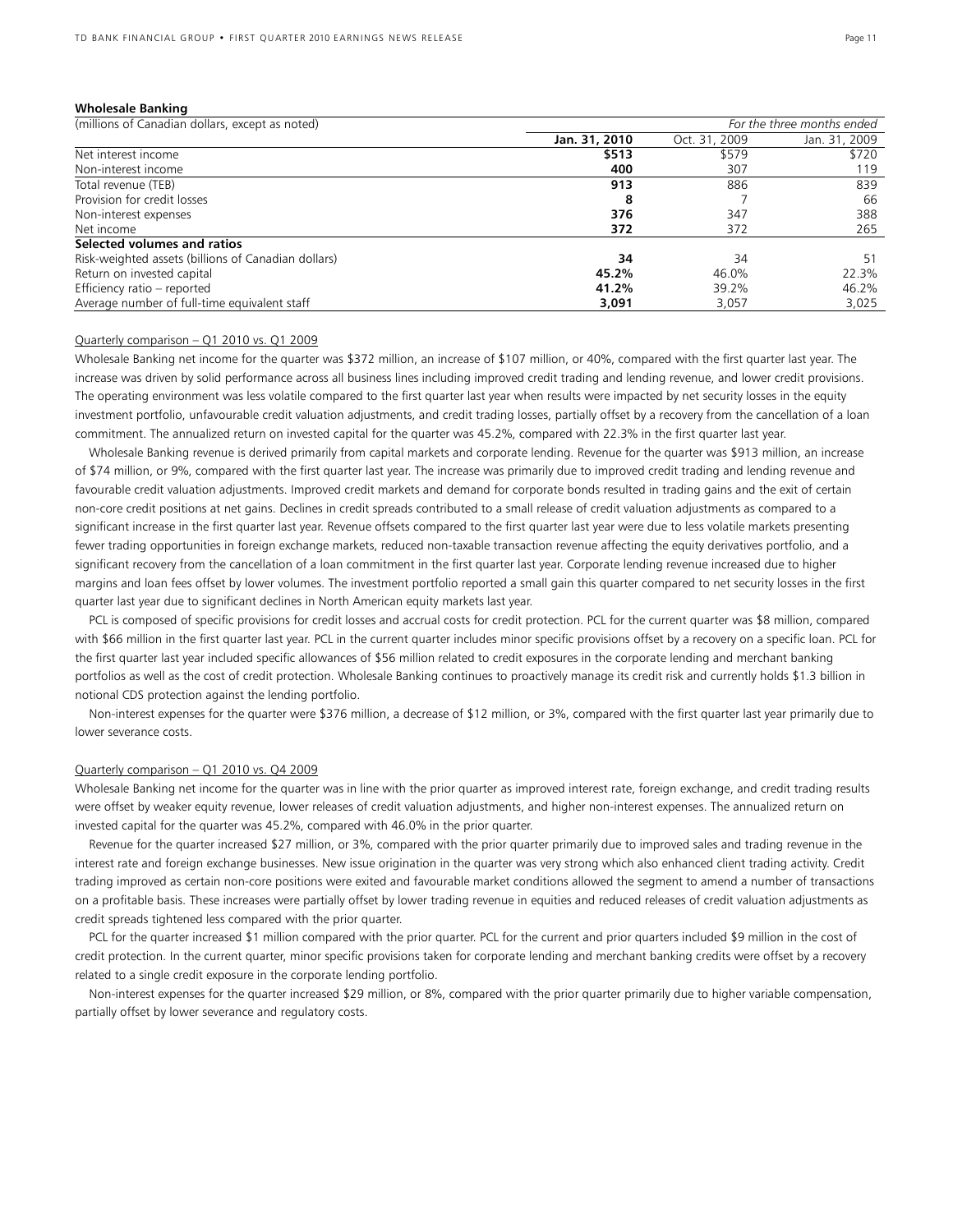# Business Outlook

Wholesale Banking had a very strong quarter delivering superior returns across a number of businesses while continuing to focus on growing its franchise businesses. The operating environment remained favourable as key market indices advanced and credit spreads tightened. As expected, we are starting to see moderation in some key markets, particularly in the foreign exchange and short-term interest rate markets. We expect this moderation to continue through 2010 with a corresponding moderation in earnings. Key priorities for 2010 include expanding the North American fixed income and foreign exchange businesses and solidifying our position as a top-ranked integrated domestic investment dealer.

#### **Corporate**

| (millions of Canadian dollars)                                                                                                   | For the three months ended |                   |               |
|----------------------------------------------------------------------------------------------------------------------------------|----------------------------|-------------------|---------------|
|                                                                                                                                  | Jan. 31, 2010              | Oct. 31, 2009     | Jan. 31, 2009 |
| Corporate segment net loss - reported                                                                                            | \$(120)                    | \$(262)           | \$ (529)      |
| Adjustments for items of note, net of income taxes                                                                               |                            |                   |               |
| Amortization of intangibles                                                                                                      | 112                        | 116               | 127           |
| Decrease (increase) in fair value of derivatives hedging the reclassified available-for-sale<br>securities portfolio             | (4)                        | 73                | 200           |
| Decrease (increase) in fair value of credit default swaps hedging the corporate loan book,<br>net of provision for credit losses |                            | 19                | (12)          |
| Provision for (recovery of) income taxes due to changes in statutory income tax rates                                            | (11)                       |                   |               |
| General allowance increase in Canadian Personal and Commercial Banking and                                                       |                            |                   |               |
| Wholesale Banking <sup>1</sup>                                                                                                   |                            |                   | 55            |
| Provision for (release of) insurance claims                                                                                      | (17)                       |                   |               |
| Total adjustments for items of note                                                                                              | 87                         | 208               | 370           |
| Corporate segment net loss - adjusted                                                                                            | \$(33)                     | \$(54)            | \$(159)       |
| Decomposition of items included in net loss – adjusted                                                                           |                            |                   |               |
| Net securitization                                                                                                               | \$(5)                      | $\frac{1}{2}$ (2) | $$^{(33)}$$   |
| Unallocated corporate expenses                                                                                                   | (62)                       | (90)              | (60)          |
| Other                                                                                                                            | 34                         | 38                | (66)          |
| Corporate segment net loss - adjusted                                                                                            | \$(33)                     | \$(54)            | \$(159)       |

<sup>1</sup> Effective November 1, 2009, TD Financing Services (formerly VFC Inc.) aligned their loan loss methodology with that used for all other Canadian Personal and Commercial Banking retail loans; any general provisions resulting from the revised methodology are included in "General allowance increase in Canadian Personal and Commercial Banking and Wholesale Banking."

Adjusted results are non-GAAP. Refer to the "How the Bank Reports" section for an explanation and reconciliation of reported and adjusted results.

## Quarterly comparison – Q1 2010 vs. Q1 2009

Corporate segment's reported net loss for the quarter was \$120 million, compared with a reported net loss of \$529 million in the first quarter last year. Adjusted net loss for the quarter was \$33 million, compared with an adjusted net loss of \$159 million. Compared with the first quarter last year, the lower adjusted net loss was primarily attributable to higher securitization gains and favourable valuations, a decrease in losses associated with economic hedging activities, and the negative impact of unfavourable tax items reported last year, partially offset by the Winstar litigation gain in the first quarter last year.

# Quarterly comparison – Q1 2010 vs. Q4 2009

Corporate segment's reported net loss for the quarter was \$120 million, compared with a reported net loss of \$262 million in the prior quarter. Adjusted net loss for the quarter was \$33 million, compared with an adjusted net loss of \$54 million. The lower adjusted net loss was primarily attributable to favourable securitization valuations and lower net corporate expenses, partially offset by the impact of tax benefits reported in the prior quarter.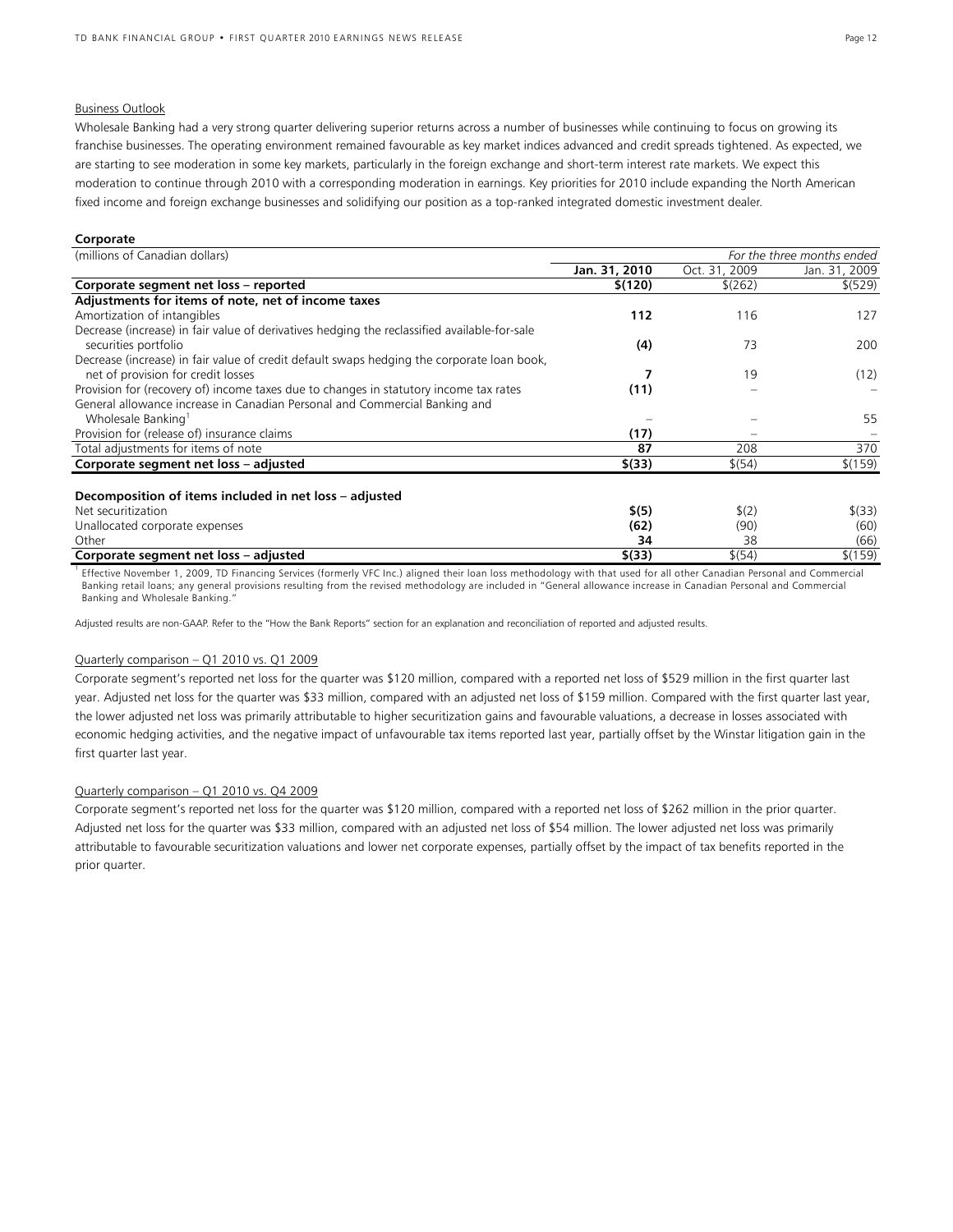# **SHAREHOLDER AND INVESTOR INFORMATION**

# **Shareholder Services**

| If you:                                                                                                                                                        | And your inquiry relates to:                                                                                                                                                                                                                                                                                 | Please contact:                                                                                                                                                                                                                                                                                                                                                                               |
|----------------------------------------------------------------------------------------------------------------------------------------------------------------|--------------------------------------------------------------------------------------------------------------------------------------------------------------------------------------------------------------------------------------------------------------------------------------------------------------|-----------------------------------------------------------------------------------------------------------------------------------------------------------------------------------------------------------------------------------------------------------------------------------------------------------------------------------------------------------------------------------------------|
| Are a registered shareholder (your<br>name appears on your TD share<br>certificate)                                                                            | Missing dividends, lost share certificates, estate<br>questions, address changes to the share register,<br>dividend bank account changes, the dividend<br>reinvestment plan, to eliminate duplicate mailings<br>of shareholder materials, or to stop (and resume)<br>receiving Annual and Quarterly Reports. | <b>Transfer Agent:</b><br>CIBC Mellon Trust Company<br>P.O. Box 7010<br>Adelaide Street Postal Station<br>Toronto, Ontario M5C 2W9<br>416-643-5500<br>or toll-free at 1-800-387-0825<br>inquiries@cibcmellon.com or www.cibcmellon.com                                                                                                                                                        |
| Hold your TD shares through the<br>Direct Registration System in the<br><b>United States</b>                                                                   | Missing dividends, lost share certificates, estate<br>questions, address changes to the share register,<br>to eliminate duplicate mailings of shareholder<br>materials, or to stop (and resume) receiving<br>Annual and Quarterly Reports.                                                                   | <b>Co-Transfer Agent and Registrar:</b><br><b>BNY Mellon Shareowner Services</b><br>PO Box 358015<br>Pittsburgh, Pennsylvania 15252-8015<br>or<br>480 Washington Boulevard<br>Jersey City, New Jersey 07310<br>1-866-233-4836<br>TDD for hearing impaired: 1-800-231-5469<br>Foreign shareholders: 201-680-6578<br>TDD foreign shareholders: 201-680-6610<br>www.bnymellon.com/shareowner/isd |
| <b>Beneficially own</b> TD shares that are<br>held in the name of an intermediary,<br>such as a bank, a trust company, a<br>securities broker or other nominee | Your TD shares, including questions regarding the<br>dividend reinvestment plan and mailings of<br>shareholder materials                                                                                                                                                                                     | Your intermediary                                                                                                                                                                                                                                                                                                                                                                             |

For all other shareholder inquiries, please contact TD Shareholder Relations at 416-944-6367 or 1-866-756-8936 or email tdshinfo@td.com. Please note that by leaving us an e-mail or voicemail message you are providing your consent for us to forward your inquiry to the appropriate party for response.

# **General Information**

Contact Corporate & Public Affairs: 416-982-8578

Products and services: Contact TD Canada Trust, 24 hours a day, seven days a week: 1-866-567-8888 French: 1-866-233-2323 Cantonese/Mandarin: 1-800-328-3698 Telephone device for the deaf: 1-800-361-1180

Internet website: http://www.td.com Internet e-mail: customer.service@td.com

# **Access to Quarterly Results Materials**

Interested investors, the media and others may view this first quarter earnings news release, results slides, supplementary financial information, and the Report to Shareholders on the TDBFG website at www.td.com/investor/qr\_2010.jsp.

# **Quarterly Earnings Conference Call**

TD Bank Financial Group will host an earnings conference call in Toronto, Ontario on March 4, 2010. The call will be webcast live via TDBFG's website at 3 p.m. ET. The call and webcast will feature presentations by TDBFG executives on the Bank's financial results for the first quarter, followed by a question-and-answer period with analysts. The presentation material referenced during the call will be available on the TDBFG website at www.td.com/investor/qr\_2010.jsp on March 4, 2010, before 12 p.m. ET. A listen-only telephone line is available at 416-644-3416 or 1-877-974-0445 (toll free).

The webcast and presentations will be archived at www.td.com/investor/qr\_2010.jsp. Replay of the teleconference will be available from 6 p.m. ET on March 4, 2010, until April 4, 2010, by calling 416-640-1917 or 1-877-289-8525 (toll free). The passcode is 4206892#.